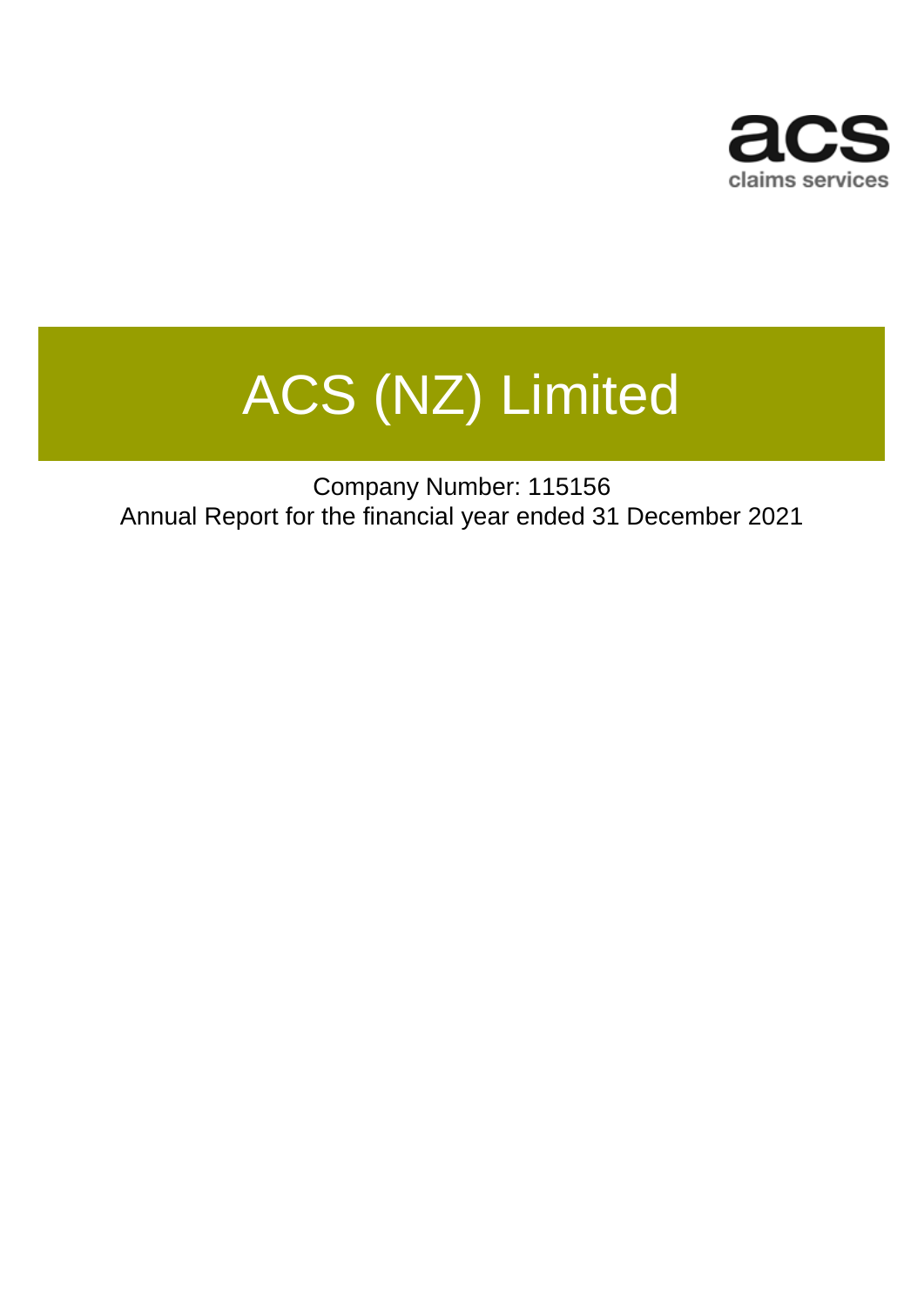### Contents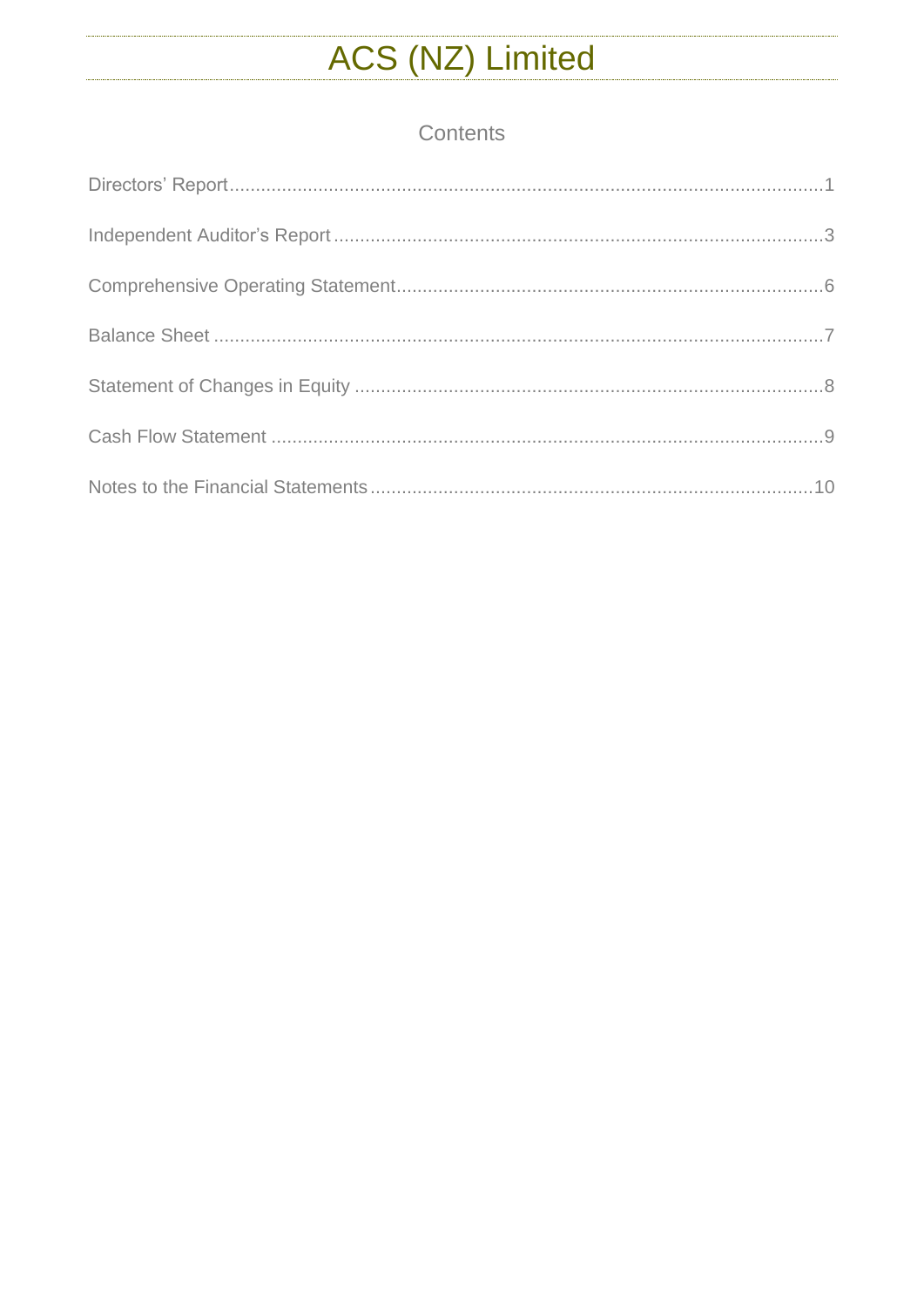### <span id="page-2-0"></span>Directors' Report

The Directors of ACS (NZ) Limited (ACS) (the Company) submit their Annual Report including the Annual Financial Statements for the year ended 31 December 2021 and the Independent Auditor's Report thereon. In order to comply with the provisions of the *Companies Act 1993*, the Directors report as follows:

The names and details of the Company's Directors in office during the financial year and until the date of this report are as follows. Directors were in office for the entire period unless otherwise stated.

| <b>David Harrison</b><br><b>FNZIM</b><br>Chairperson and<br>Non-executive Director        | David has extensive experience in insurance. He is the former Chairperson and Chief<br>Executive of Marsh Limited in New Zealand and the Pacific Islands and a member of<br>the international team of Managing Directors, Chairperson of Aviation and Marine<br>Underwriting Agency Limited, and has extensive interest at board level in the<br>Charitable and Not for Profit sectors. David is a Director and 50% shareholder of<br>Canterbury Earthquake Church and Heritage Trustee Limited which as Trustee owns<br>100% of the ordinary share capital of the Company.                                                                                                                                                                                                                                                                                         |
|-------------------------------------------------------------------------------------------|---------------------------------------------------------------------------------------------------------------------------------------------------------------------------------------------------------------------------------------------------------------------------------------------------------------------------------------------------------------------------------------------------------------------------------------------------------------------------------------------------------------------------------------------------------------------------------------------------------------------------------------------------------------------------------------------------------------------------------------------------------------------------------------------------------------------------------------------------------------------|
| <b>Warren Hutcheon</b><br>MBA, GAICD, Fellow ANZIIF<br>(CIP)<br><b>Executive Director</b> | Warren was appointed Chief Executive Officer on 26 February 2018 and as Executive<br>Director on 12 November 2018. Warren is the Chief Executive Officer and Executive<br>Director of Ansvar Insurance Limited in Australia. Prior to joining Ansvar Insurance<br>Limited he was the Chief Executive Officer of the Victorian Managed Insurance<br>Authority, the risk and insurance advisor to the Victorian Government in Australia.<br>Warren has over 30 years' experience in risk and insurance. He has held senior<br>management positions in underwriting, claims, operational management, strategy and<br>organisational change. Warren is an active supporter of the Australian insurance<br>industry and served as Chairperson of the Australian and New Zealand Institute of<br>Insurance and Finance (ANZIIF) General Insurance Faculty Advisory Board. |
| <b>Bruce Harris</b><br>CA, CPA, ICSA, AGIA<br>Non-executive Director                      | Bruce was appointed to the Board in 2011. He is a former Executive Director of CGU<br>Insurance Limited with experience in financial management, strategy, governance,<br>compliance and risk management. He is also a former Executive Officer of Ridley<br>College and a former Director of Ansvar Insurance Limited and Arrow Leadership<br>Australia Limited. Bruce currently serves on several Not for Profit boards and<br>committees. Bruce is a Director and 50% shareholder of Canterbury Earthquake<br>Church and Heritage Trustee Limited. Bruce is the Chairperson of the Audit, Risk and<br>Compliance Committee.                                                                                                                                                                                                                                      |

As at the date of this report, the Directors held no direct interests in the shares and options of the Company.

#### **Principal activities**

ACS' principal activity is the run-off of claims which primarily relate to the devastating earthquakes in New Zealand in 2010 and 2011. ACS operates under its provisional license as permitted by the Reserve Bank of New Zealand (RBNZ).

As part of ensuring a fair, managed process for finalising all outstanding claims, ACS began operating under a Contingent Scheme of Arrangement (the Scheme) with effect from 20 June 2012. The Scheme was implemented to protect the interests of claimants, and is part of the Company's commitment to ensuring as fast and efficient a claims settlement process as possible. It means that, under certain circumstances such as the Company becoming insolvent, certain procedures for managing the Company and settling claims would be followed. The Board of Directors holds the view that this will result in better outcomes for claimants, who are called Creditors under the Scheme, than the alternative, which would be to go into liquidation. The Company is currently in an Initial Scheme Period, meaning it is continuing normal day to day operations. If the Scheme is triggered, ACS will write to creditors to advise them of the implications.

Canterbury Earthquake Church and Heritage Trustee Limited, a company domiciled in New Zealand, as Trustee became the sole ordinary shareholder of ACS on 15 May 2012. From that date, its former holding companies, Benefact Trust Limited, Ecclesiastical Insurance Office Plc and Ansvar Insurance Limited no longer controlled ACS. In accordance with a management services agreement, Ansvar Insurance Limited, domiciled in Australia, provides certain management services to ACS.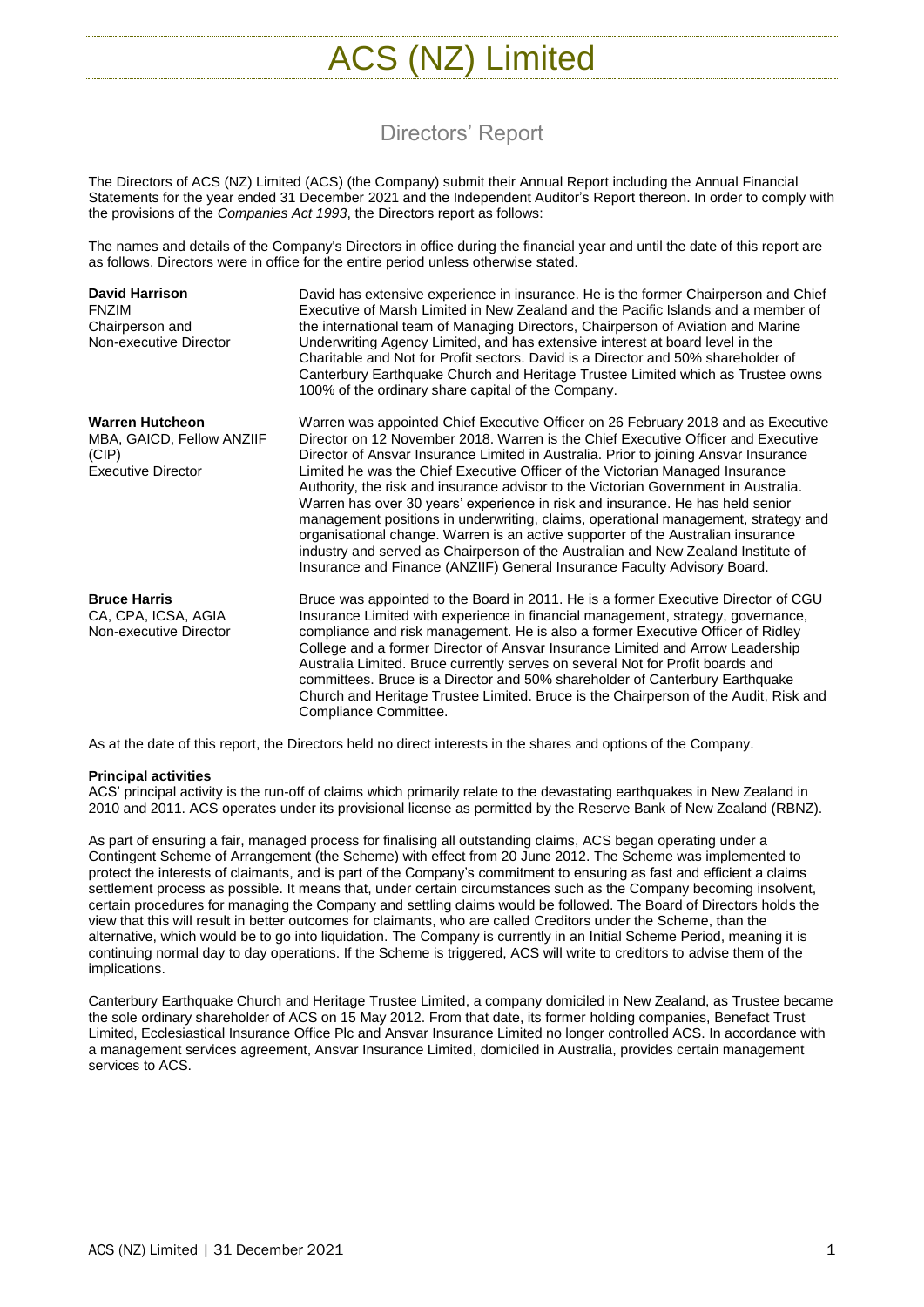Directors' Report

#### **Review of operations**

ACS generated a profit before income taxation of \$63,160 during the financial year ended 31 December 2021 (2020: \$1,403,596). The key drivers of the profit were net claims incurred favourable development of \$126,588 and interest income of \$80,622 offset by administration expenses of \$128,108.

At 31 December 2021 ACS' RBNZ Solvency Capital was \$8,656,283 (2020: \$8,593,123) which was \$5,656,283 (2020: \$5,593,123) greater than the RBNZ Minimum Solvency Capital requirement of \$3,000,000 (2020: \$3,000,000) resulting in a Solvency Margin of 289% (2020: 286%).

#### **Subsequent events**

There has not been any matter or circumstance that has occurred between the balance sheet date and the date of this report that has significantly affected, or may significantly affect, the Company's operations in future financial years, the results of those operations or the Company's state of affairs in future financial years.

#### **Dividends**

The Board of Directors has resolved that no dividend be paid or payable in respect of the financial year ended 31 December 2021 (2020: Nil).

#### **Auditors**

In terms of the *Companies Act 1993*, Deloitte Touche Tohmatsu is to continue in office as the Company's auditors.

#### **Section 211 disclosure**

The shareholder of the Company has exercised its right under section 211(3) of the *Companies Act 1993* and agreed that this Annual Report need not comply with paragraphs (a) and (e) to (h) of section 211(1) of the *Companies Act 1993*.

On behalf of the Board of Directors:

Flammin

…………………………………………….. …………………………………………….. **D J Harrison** Chairperson **Director** Director

28 April 2022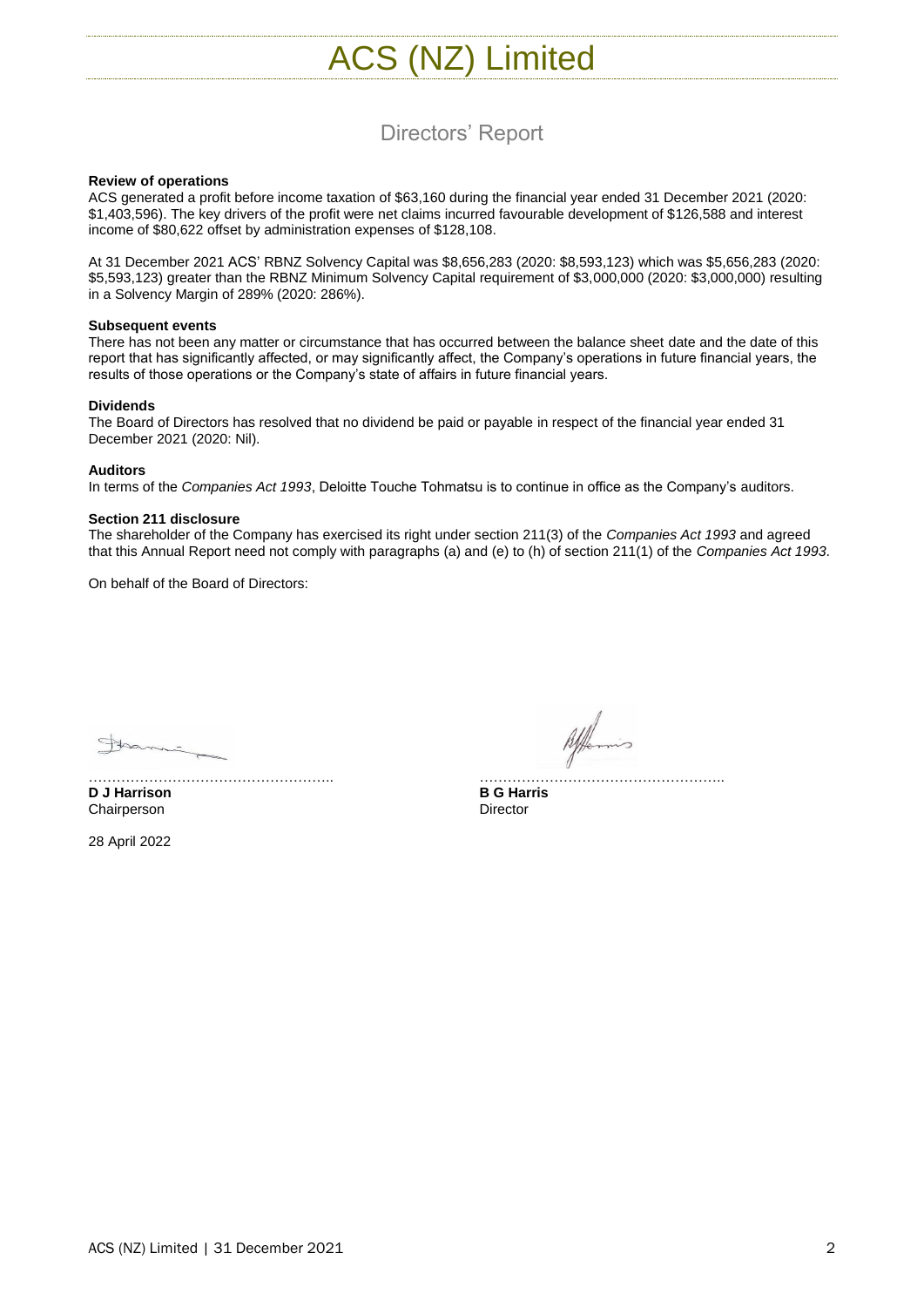# Deloitte.

Deloitte Touche Tohmatsu ABN 74 490 121 060

477 Collins Street Melbourne VIC 3000 GPO Box 78 Melbourne VIC 3001 Australia

Tel: +61 3 9671 7000 Fax: +61 3 9671 7001 www.deloitte.com.au

### Independent Auditor's Report to the Shareholders of ACS (NZ) Limited

#### Report on the Audit of the Financial Statements

#### *Opinion*

We have audited the financial statements of ACS (NZ) Limited (the "Entity") which comprise the balance sheet as at 31 December 2021, and the comprehensive operating statement, statement of changes in equity and cash flow statement for the year then ended, and notes to the financial statements, including a summary of significant accounting policies as set out on pages 6 to 24.

In our opinion, the accompanying financial statements present fairly, in all material respects, the Entity's financial position as at 31 December 2021 and its financial performance and its cash flows for the year then ended in accordance with New Zealand Equivalents to International Financial Reporting Standards (NZ IFRS) and International Financial Reporting Standards (IFRS).

#### *Basis for Opinion*

We conducted our audit in accordance with International Standards on Auditing (New Zealand) (ISAs (NZ)). Our responsibilities under those standards are further described in the *Auditor's Responsibilities for the Audit of the Financial Statements* section of our report.

We are independent of the Entity in accordance with Professional and Ethical Standard 1 *International Code of Ethics for Assurance Practitioners (including International Independence Standards) (New Zealand)* issued by the New Zealand Auditing and Assurance Standards Board and the International Ethics Standards Board for Accountants' Code of Ethics for Professional Accountants (including International Independence Standards)(IESBA Code), and we have fulfilled our other ethical responsibilities in accordance with these requirements and the IESBA Code.

Other than in our capacity as auditor and the provision of assurance services relating to the solvency return, we have no relationship with or interests in the Entity. These services have not impaired our independence as auditor of the Entity.

We believe that the audit evidence we have obtained is sufficient and appropriate to provide a basis for our opinion.

#### *Key Audit Matters*

Key audit matters are those matters that, in our professional judgement, were of most significance in our audit of the financial statements for the current year. These matters were addressed in the context our audit of the financial statements as a whole, and in forming our opinion thereon, and we do not provide a separate opinion on these matters.

| Key Audit Matter                                                                               | How the scope of our audit responded to the Key Audit<br>Matter                                    |
|------------------------------------------------------------------------------------------------|----------------------------------------------------------------------------------------------------|
| <b>Actuarial Valuation</b>                                                                     |                                                                                                    |
| As at 31 December 2021, the Entity's gross<br>claims liabilities were NZ\$1,962,809 calculated | In conjunction with our actuarial specialists our<br>procedures included, but were not limited to: |

Liability limited by a scheme approved under Professional Standards Legislation.

Member of Deloitte Asia Pacific Limited and the Deloitte organisation.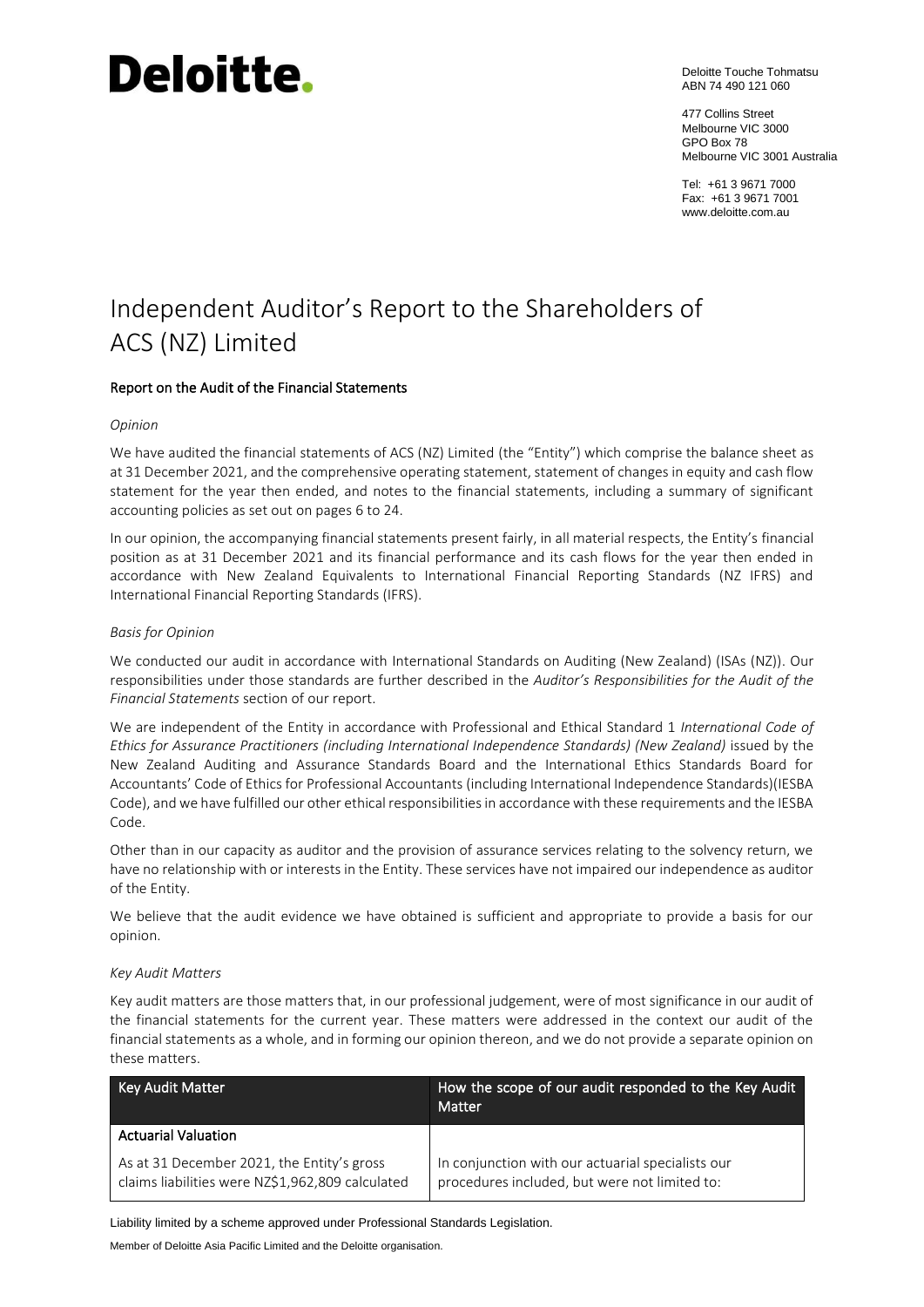## Deloitte.

| <b>Key Audit Matter</b>                                                                                                                                                              | How the scope of our audit responded to the Key Audit<br><b>Matter</b>                                                                                                                                                                                                               |
|--------------------------------------------------------------------------------------------------------------------------------------------------------------------------------------|--------------------------------------------------------------------------------------------------------------------------------------------------------------------------------------------------------------------------------------------------------------------------------------|
| on the basis of recognised actuarial assumptions<br>and methods, as disclosed in note 3 to the<br>financial statements.                                                              | Evaluating the appropriateness of the valuation<br>$\bullet$<br>methodology, valuation processes and valuation<br>models with respect to actuarial standards;                                                                                                                        |
| Significant management judgement is involved,<br>including assumptions that have been identified<br>as having high estimation uncertainty and<br>include:                            | Comparing valuation assumptions (discount rate,<br>$\bullet$<br>number of incurred but not reported claims, average<br>claim size, weighted average term to settlement,<br>claims handling expense allowance and risk margin)<br>to other sources of assumptions for reasonableness; |
| Appropriateness of valuation assumptions<br>used in the valuation, especially in respect of<br>the Entity versus market experience; and<br>Completeness and accuracy of data used in | Inquiring with the Appointed Actuary and<br>$\bullet$<br>management and reviewing documentation of<br>model integrity checks and other documented data                                                                                                                               |
| the valuation models.                                                                                                                                                                | checks produced by the Entity;<br>Reviewing the rationale and impact for changes in<br>$\bullet$<br>assumptions and model changes during the year;                                                                                                                                   |
|                                                                                                                                                                                      | and<br>Assessing the appropriateness of the disclosures in<br>notes 3 and 15 to the financial statements.                                                                                                                                                                            |

#### *Other Information*

The directors on behalf of the Entity are responsible for the other information. The other information comprises the information included in the Entity's annual report for the year ended 31 December 2021, but does not include the financial statements and our auditor's report thereon.

Our opinion on the financial statements does not cover the other information and we do not express any form of assurance conclusion thereon.

In connection with our audit of the financial statements, our responsibility is to read the other information and, in doing so, consider whether the other information is materially inconsistent with the financial statements or our knowledge obtained in the audit, or otherwise appears to be materially misstated. If, based on the work we have performed, we conclude that there is a material misstatement of this other information, we are required to report that fact. We have nothing to report in this regard.

#### *Responsibilities of the Directors for the Financial Statements*

The directors of the Entity are responsible on behalf of the Entity for the preparation and fair presentation of the financial statements in accordance with New Zealand Equivalents to International Financial Reporting Standards (NZ IFRS), International Financial Reporting Standards (IFRS), and for such internal control as the directors determine is necessary to enable the preparation of the financial statements that are free from material misstatement, whether due to fraud or error.

In preparing the financial statements, the directors are responsible on behalf of the Entity for assessing the ability of the Entity to continue as a going concern, disclosing, as applicable, matters related to going concern and using the going concern basis of accounting unless the directors either intend to liquidate the Entity or to cease operations, or has no realistic alternative but to do so.

#### *Auditor's Responsibilities for the Audit of the Financial Statements*

Our objectives are to obtain reasonable assurance about whether the financial statements as a whole are free from material misstatement, whether due to fraud or error, and to issue an auditor's report that includes our opinion. Reasonable assurance is a high level of assurance, but is not a guarantee that an audit conducted in accordance with ISAs (NZ) will always detect a material misstatement when it exists. Misstatements can arise from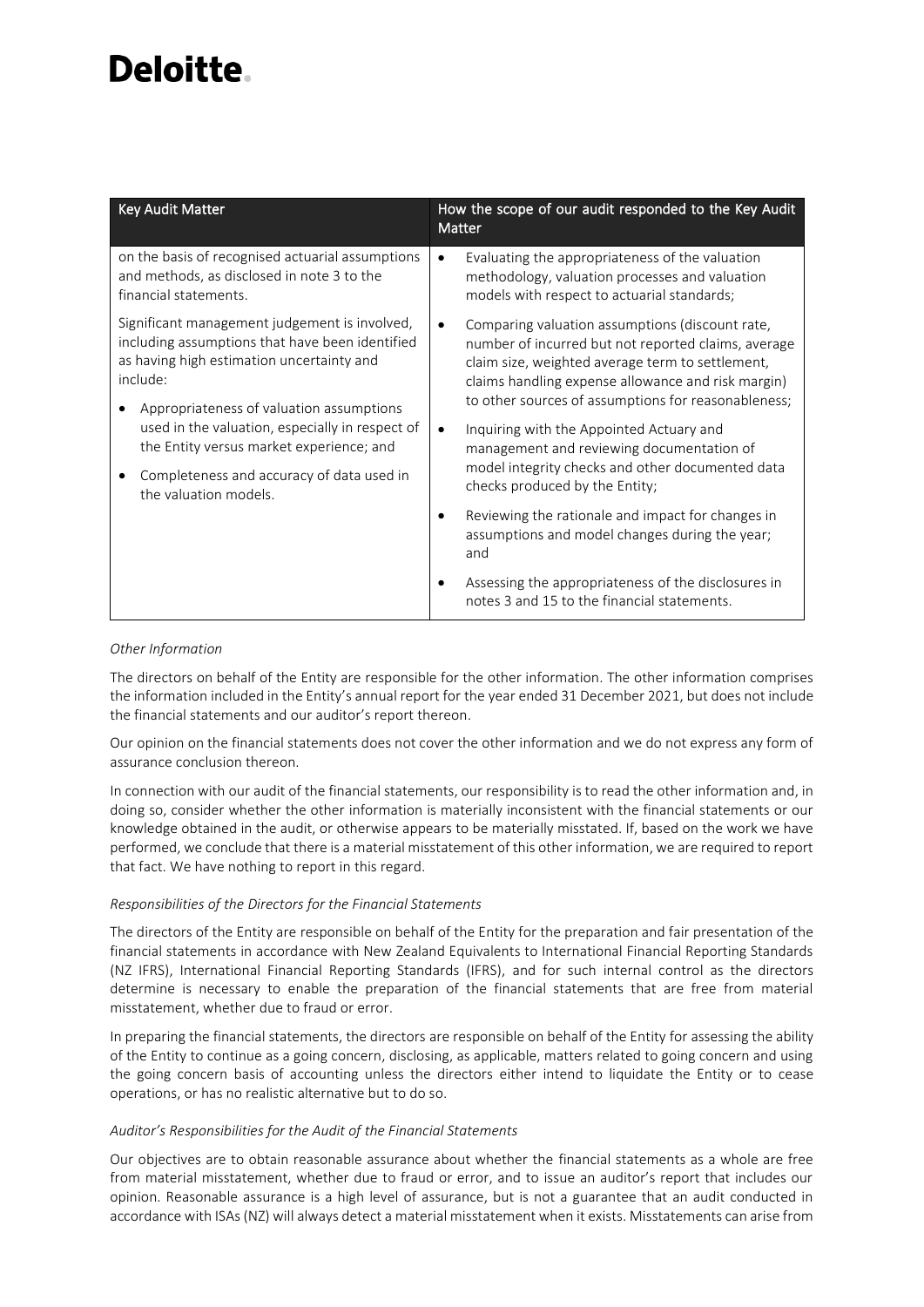## Deloitte.

fraud or error and are considered material if, individually or in the aggregate, they could reasonably be expected to influence the economic decisions of users taken on the basis of these financial statements.

As part of an audit in accordance with ISAs (NZ), we exercise professional judgement and maintain professional scepticism throughout the audit. We also:

- Identify and assess the risks of material misstatement of the financial statements, whether due to fraud or error, design and perform audit procedures responsive to those risks, and obtain audit evidence that is sufficient and appropriate to provide a basis for our opinion. The risk of not detecting a material misstatement resulting from fraud is higher than for one resulting from error, as fraud may involve collusion, forgery, intentional omissions, misrepresentations, or the override of internal control.
- Obtain an understanding of internal control relevant to the audit in order to design audit procedures that are appropriate in the circumstances, but not for the purpose of expressing an opinion on the effectiveness of the Entity's internal control.
- Evaluate the appropriateness of accounting policies used and the reasonableness of accounting estimates and related disclosures made by the directors.
- Conclude on the appropriateness of the directors' use of the going concern basis of accounting and, based on the audit evidence obtained, whether a material uncertainty exists related to events or conditions that may cast significant doubt on the Entity ability to continue as a going concern. If we conclude that a material uncertainty exists, we are required to draw attention in our auditor's report to the related disclosures in the financial statements or, if such disclosures are inadequate, to modify our opinion. Our conclusions are based on the audit evidence obtained up to the date of our auditor's report. However, future events or conditions may cause the Entity to cease to continue as a going concern.
- Evaluate the overall presentation, structure and content of the financial statements, including the disclosures, and whether the financial statements represent the underlying transactions and events in a manner that achieves fair presentation.

We communicate with the directors regarding, among other matters, the planned scope and timing of the audit and significant audit findings, including any significant deficiencies in internal control that we identify during our audit.

We also provide the directors a statement that we have complied with relevant ethical requirements regarding independence, and communicate with them all relationships and other matters that may reasonably be thought to bear on the auditor's independence, and where applicable, actions taken to eliminate threats or safeguards applied.

From the matters communicated with directors, we determine those matters that were of most significance in the audit of the financial statements of the current period and are therefore the key audit matters. We describe these matters in the auditor's report unless law or regulation precludes public disclosure about the matter or when, in extremely rare circumstances, we determine that a matter should not be communicated in the auditor's report because the adverse consequences of doing so would reasonably be expected to outweigh public interest benefits such as communication.

Take Taketa

DELOITTE TOUCHE TOHMATSU

Neil Brown Partner Chartered Accountants

Melbourne, 28 April 2022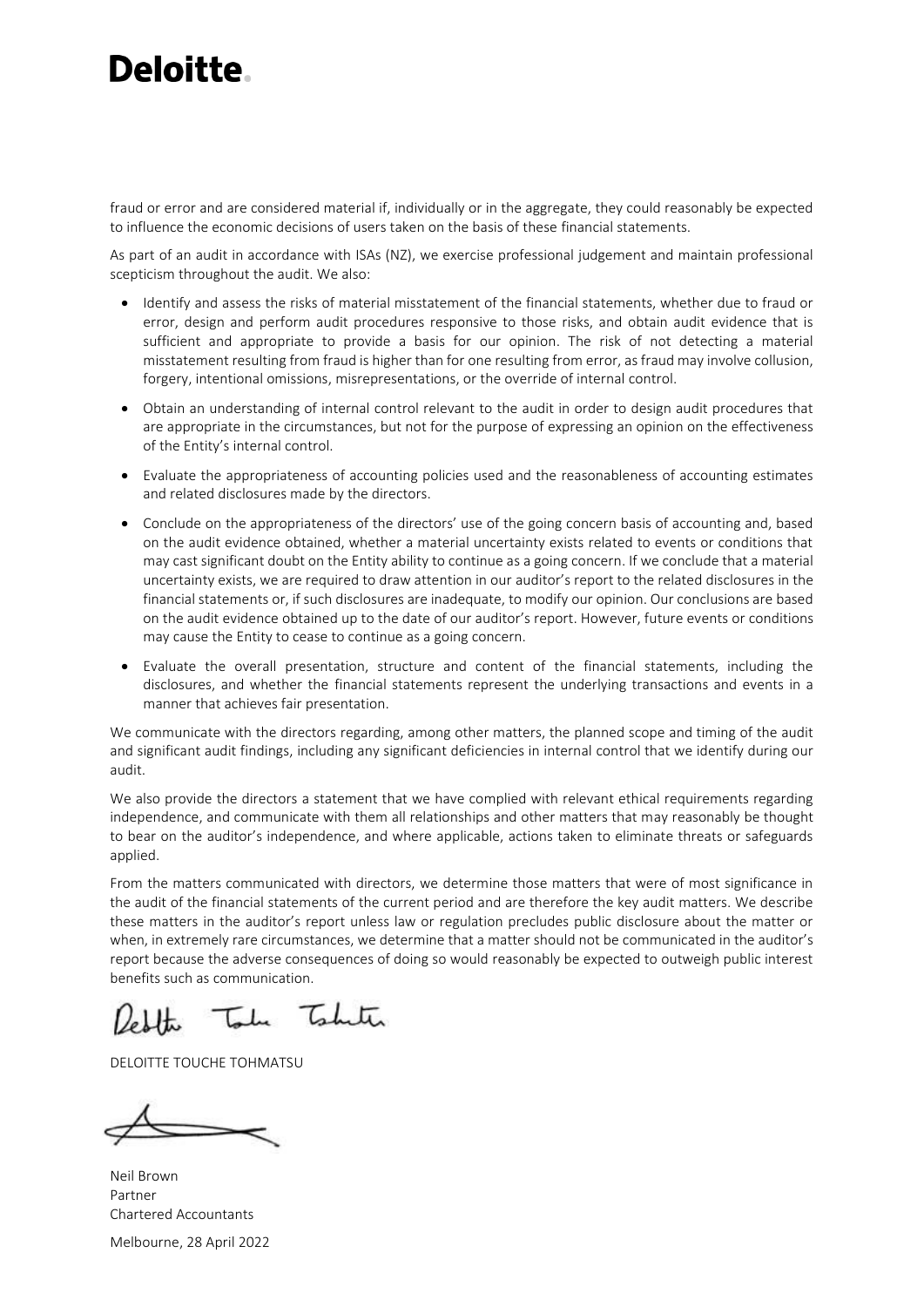### <span id="page-7-0"></span>Comprehensive Operating Statement For the financial year ended 31 December 2021

|                                      |             | 2021       | 2020       |
|--------------------------------------|-------------|------------|------------|
|                                      | <b>Note</b> |            | \$         |
| Gross claims incurred                | 6           | (147, 726) | 1,407,973  |
| Reinsurance recoveries               | 6           | 60,381     | (127, 869) |
| Unallocated claims expenses          | 6           | 213,933    | 134,493    |
| Net claims incurred                  | 6           | 126,588    | 1,414,597  |
| Administration expenses              |             | (128, 108) | (73, 514)  |
| Management services fee              | 14          | (15, 942)  | (132, 335) |
| <b>Underwriting result</b>           |             | (17, 462)  | 1,208,748  |
| Interest income                      |             | 80,622     | 194,848    |
| <b>Profit before income taxation</b> | 5           | 63,160     | 1,403,596  |
| Income taxation                      | 9           |            |            |
| <b>Profit after income taxation</b>  |             | 63,160     | 1,403,596  |
| Other comprehensive income           |             |            |            |
| <b>Comprehensive result</b>          |             | 63,160     | 1,403,596  |

The Comprehensive Operating Statement should be read in conjunction with the accompanying Notes to the Financial Statements.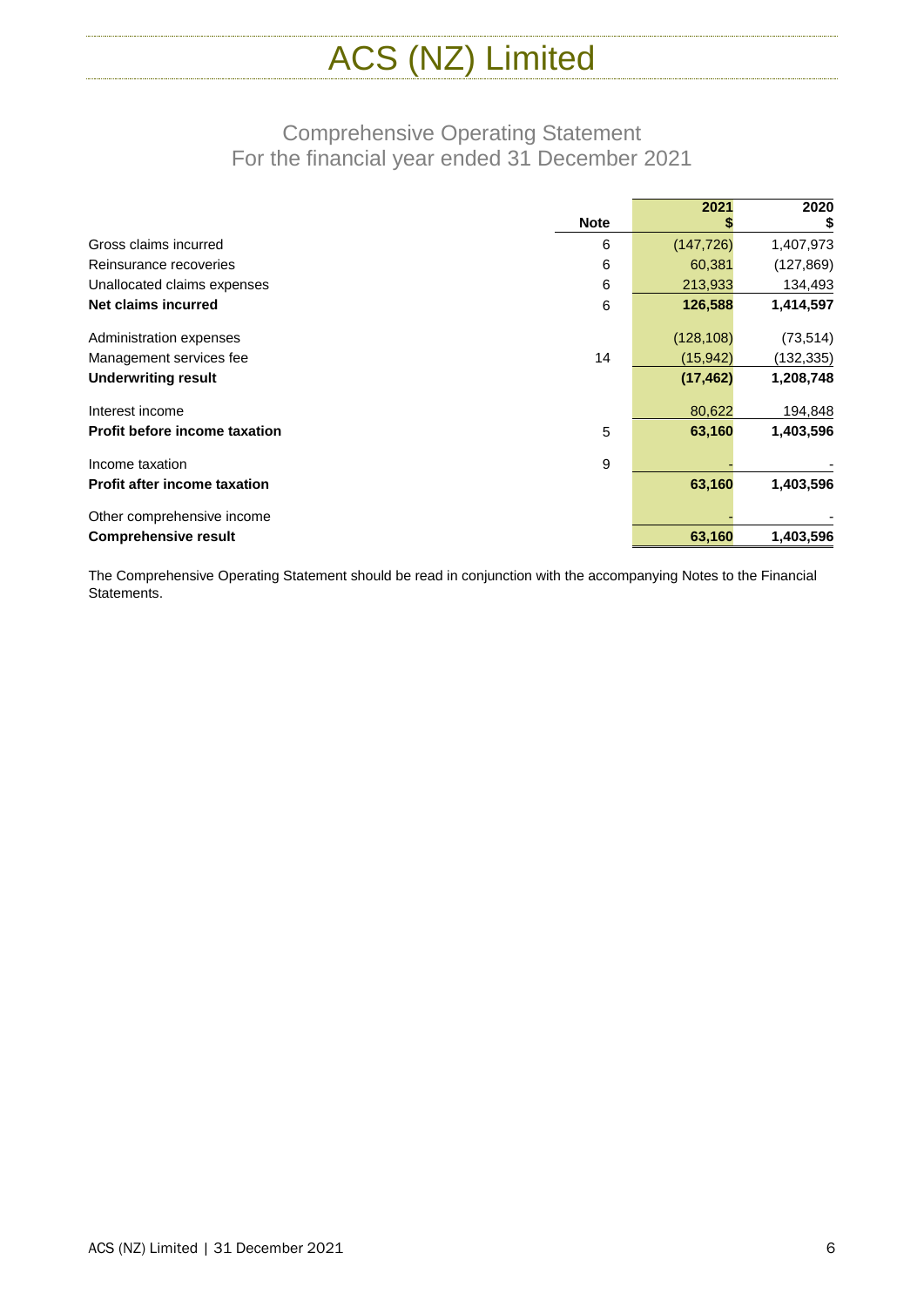### <span id="page-8-0"></span>Balance Sheet As at 31 December 2021

|                                               |             | 2021           | 2020           |
|-----------------------------------------------|-------------|----------------|----------------|
|                                               | <b>Note</b> |                | \$             |
| <b>Assets</b>                                 |             |                |                |
| Cash and cash equivalents                     | 10          | 13,665,357     | 14,074,860     |
| Trade and other receivables                   | 11          | 31,849         | 47,762         |
| Reinsurers' share of gross claims liabilities | 12,15       | 19,364         | 446,419        |
| <b>Total assets</b>                           |             | 13,716,570     | 14,569,041     |
|                                               |             |                |                |
| <b>Liabilities</b>                            |             |                |                |
| Trade and other payables                      | 13          | 187,541        | 148,702        |
| Provisions                                    | 14          | 2,909,937      | 2,905,591      |
| Gross claims liabilities                      | 15          | 1,962,809      | 2,921,625      |
| <b>Total liabilities</b>                      |             | 5,060,287      | 5,975,918      |
|                                               |             |                |                |
| <b>Net assets</b>                             |             | 8,656,283      | 8,593,123      |
|                                               |             |                |                |
| <b>Equity</b>                                 |             |                |                |
| Share capital                                 | 16          | 33,000,001     | 33,000,001     |
| <b>Accumulated loss</b>                       |             | (24, 343, 718) | (24, 406, 878) |
| <b>Total equity</b>                           |             | 8,656,283      | 8,593,123      |

The Balance Sheet should be read in conjunction with the accompanying Notes to the Financial Statements.

For and on behalf of the Board of Directors, who authorised the issue of these Financial Statements on 28 April 2022:

Jaanne

**D J Harrison B G Harrison B G Harrison B G Harrison B G Harrison B G Harrison** 

Chairperson

28 April 2022

Affermis

…………………………………………….. ……………………………………………..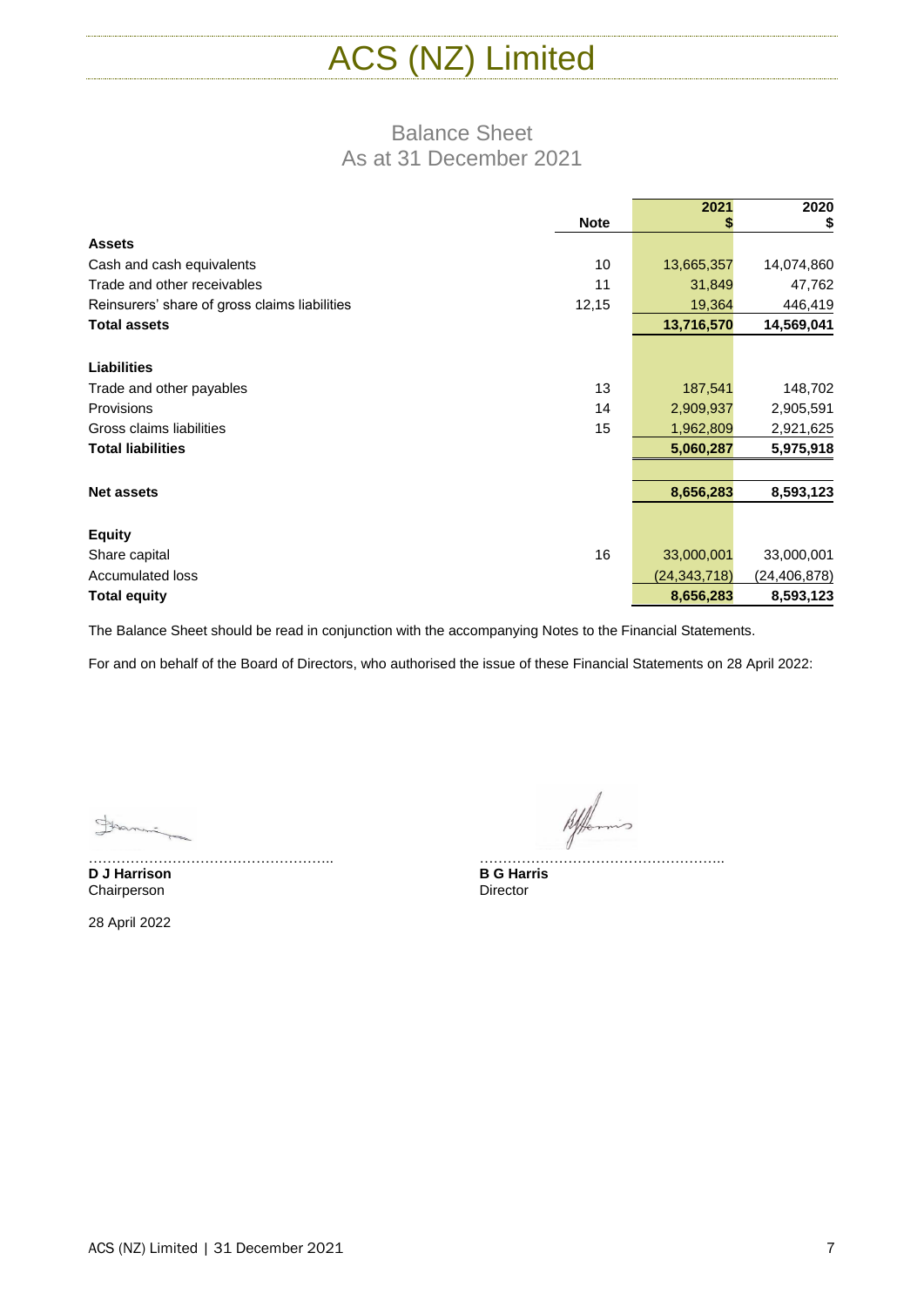### <span id="page-9-0"></span>Statement of Changes in Equity For the financial year ended 31 December 2021

|                                    | <b>Share</b><br>capital | Accumulated<br>loss | Total     |
|------------------------------------|-------------------------|---------------------|-----------|
| <b>Balance at 31 December 2019</b> | 33,000,001              | (25,810,474)        | 7,189,527 |
| Comprehensive result for the year  | ۰                       | 1.403.596           | 1,403,596 |
| <b>Balance at 31 December 2020</b> | 33,000,001              | (24, 406, 878)      | 8,593,123 |
| Comprehensive result for the year  |                         | 63,160              | 63,160    |
| <b>Balance at 31 December 2021</b> | 33,000,001              | (24, 343, 718)      | 8.656.283 |

The Statement of Changes in Equity should be read in conjunction with the accompanying Notes to the Financial Statements.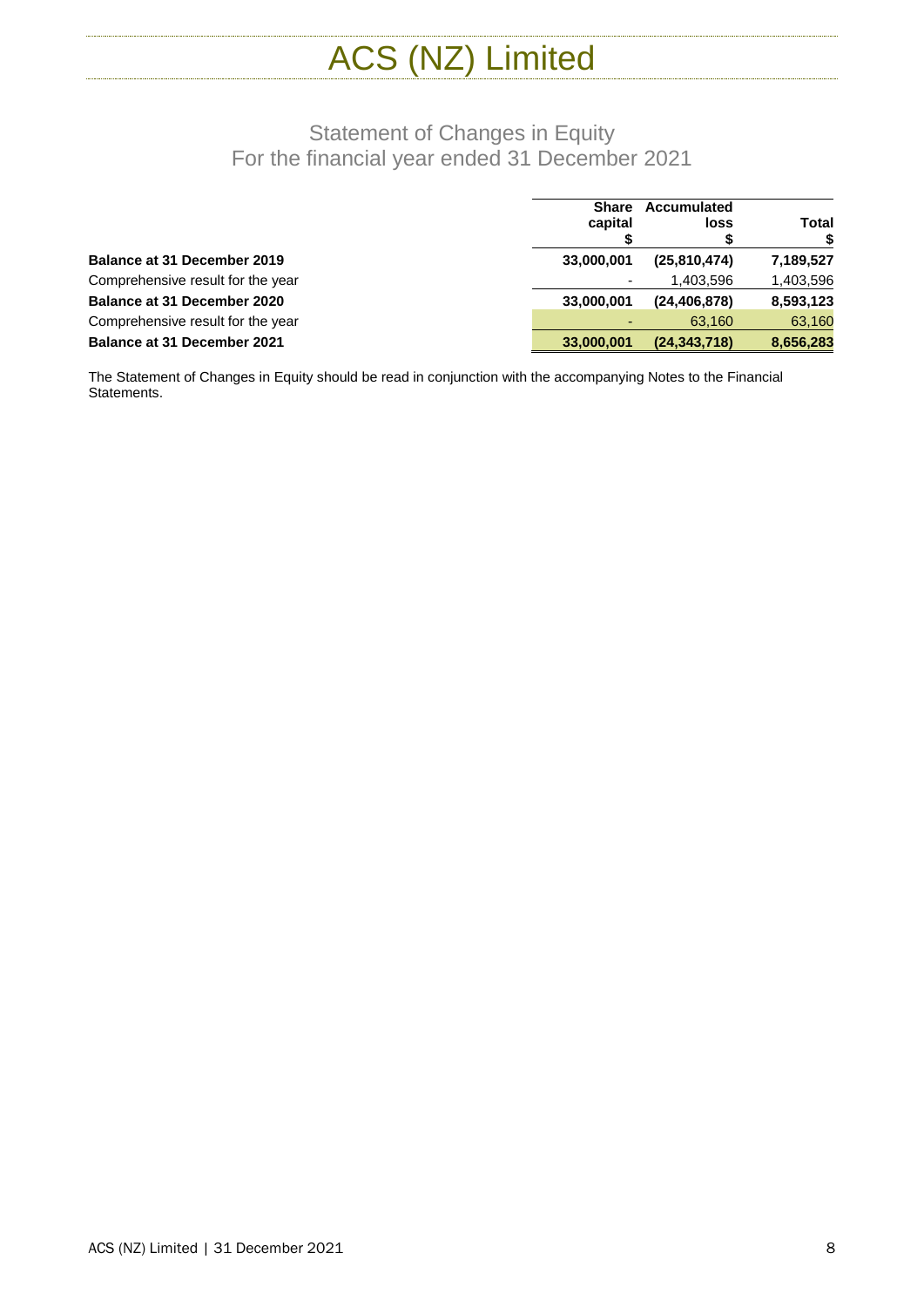### <span id="page-10-0"></span>Cash Flow Statement For the financial year ended 31 December 2021

|                                                |             | 2021       | 2020       |
|------------------------------------------------|-------------|------------|------------|
|                                                | <b>Note</b> |            |            |
| Cash flows from operating activities           |             |            |            |
| Gross claims paid                              |             | (908, 168) | (799,114)  |
| Reinsurance recoveries received                |             | 546,151    | 7,377      |
| Administration expenses                        |             | (128, 108) | (73, 514)  |
| Interest received                              |             | 80,622     | 194,848    |
| Net cash outflow from operating activities     | 22          | (409, 503) | (670, 403) |
| Cash and cash equivalents at beginning of year |             | 14,074,860 | 14,745,263 |
| Cash and cash equivalents at end of year       | 10          | 13,665,357 | 14,074,860 |

The Cash Flow Statement should be read in conjunction with the accompanying Notes to the Financial Statements.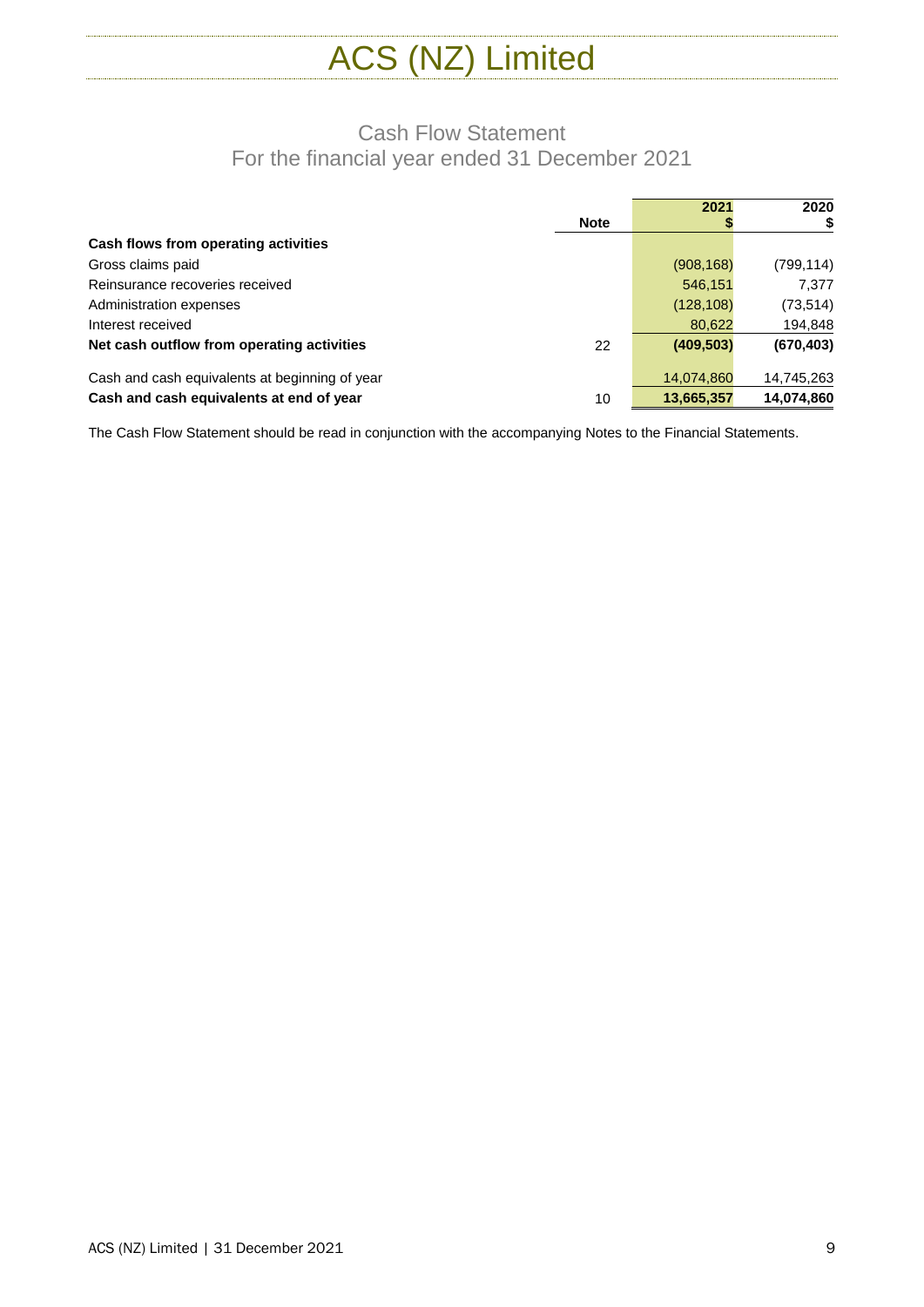### <span id="page-11-0"></span>Notes to the Financial Statements For the financial year ended 31 December 2021

#### **1. Significant accounting policies**

#### **Statement of compliance**

The financial report is a general purpose financial report which has been prepared in accordance with the *Financial Reporting Act 2013* and the *Financial Markets Conduct Act 2013*. On 1 January 2013 the Company became an issuer as required by the *Insurance (Prudential Supervision) Act 2010*. On 1 April 2014 the Company became a Financial Markets Conduct reporting entity under the *Financial Markets Conduct Act 2013* and its first balance sheet date as a Financial Markets Conduct reporting entity was 31 December 2015.

The financial report has been prepared in accordance with New Zealand Generally Accepted Accounting Practice. The financial report also complies with New Zealand equivalents to International Financial Reporting Standards (NZ IFRS) and other authoritative pronouncements of the New Zealand Accounting Standards Board, as appropriate for profit oriented entities. The financial report also complies with International Financial Reporting Standards.

The Company cancelled all insurance policies and ceased writing new business with effect from 31 December 2011. From 1 January 2012 the Company has operated as a claims management business and changed its name to ACS (NZ) Limited on 1 February 2012.

The financial statements of the Company for the year ended 31 December 2021 were authorised for issue by the Board of Directors on 28 April 2022.

#### **Basis of preparation**

The financial report has been prepared on a historical cost basis, except for net claims liabilities which have been measured in accordance with *NZ IFRS 4 Insurance Contracts*.

All amounts are presented in New Zealand Dollars.

Accounting policies are selected and applied in a manner which ensures that the resulting financial information satisfies the concepts of relevance and reliability, thereby ensuring that the substance of the underlying transactions or other events is reported. Assets and liabilities are presented in a decreasing order of liquidity on the face of the Balance Sheet. For assets and liabilities that comprise both current and non-current amounts, information with regard to the non-current amount is included in the relevant note to the financial statements.

These financial statements are prepared on a going concern basis as the Company expects to be able to pay its debts as they fall due. The Company's level of capital exceeds the requirements of the Reserve Bank of New Zealand.

The following significant accounting policies have been adopted in the preparation and presentation of the financial report:

#### **(a) Principles of general insurance business**

An insurance contract is defined as a contract under which one party (the insurer) accepts significant insurance risk from another party (the policyholder) by agreeing to compensate the policyholder if a specified uncertain future event (the insured event) adversely affects the policyholder.

#### **(b) Reinsurance premium incurred**

Premium ceded to reinsurers is recognised as an expense in accordance with the indemnity period of the corresponding reinsurance contract.

#### **(c) Gross claims incurred and gross claims liabilities**

Gross claims incurred and gross claims liabilities are recognised in respect of all business written. Gross claims liabilities comprise claims reported but not yet paid, claims incurred but not reported, claims incurred but not enough reported, the anticipated direct and indirect claims handling expenses of settling those claims and a risk margin. Gross claims liabilities are assessed by reviewing individual claim files and estimating changes in the ultimate cost of settling claims using actuarial methods based on past experience and trends.

Gross claims liabilities are measured as the present value of the expected future claim payments. These payments are estimated on the basis of the ultimate cost of settling claims, which is affected by factors arising during the period to settlement such as inflation. The expected future payments are discounted to present value at the balance sheet date using risk free discount rates.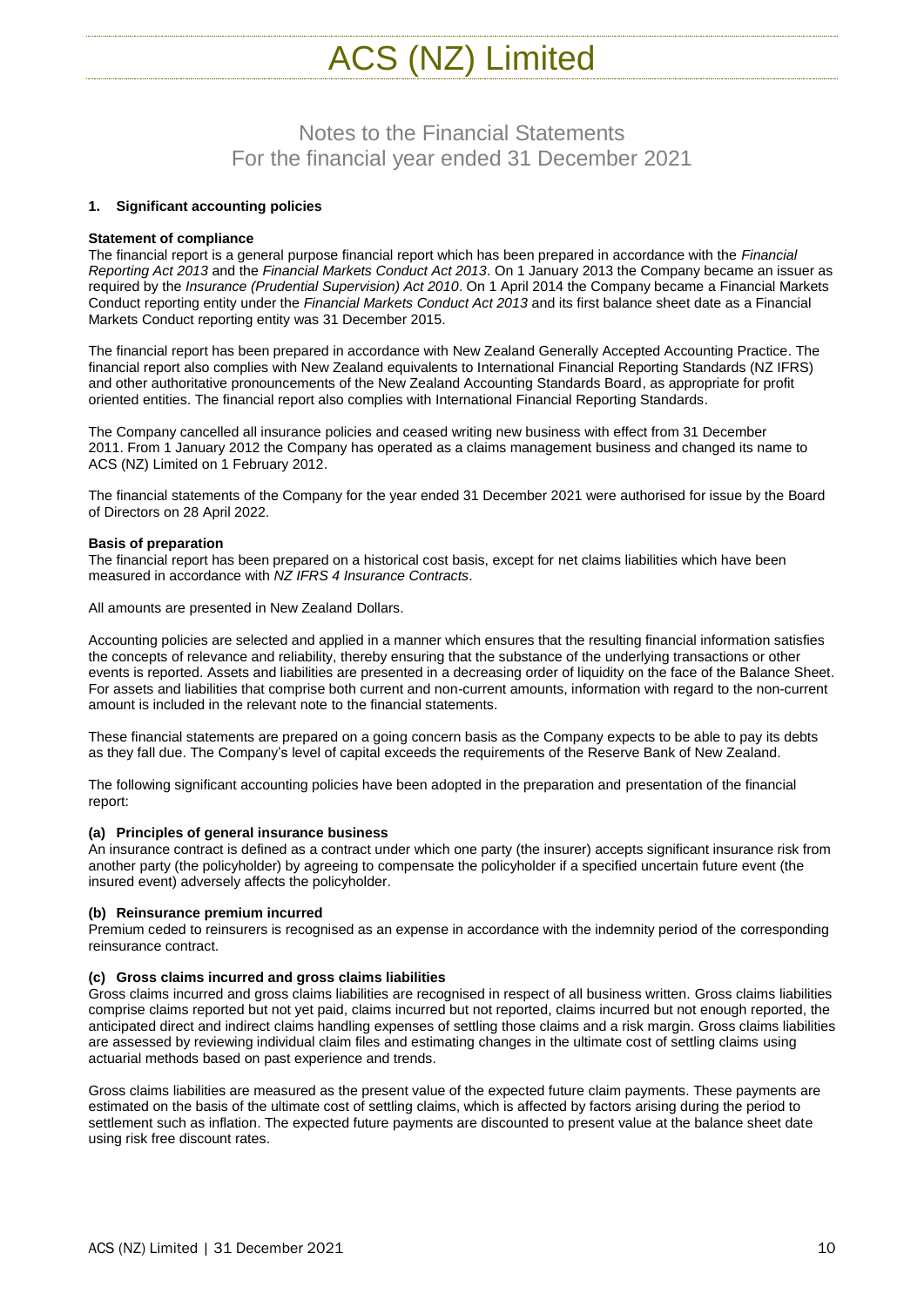### Notes to the Financial Statements For the financial year ended 31 December 2021

#### **1. Significant accounting policies (continued)**

#### **(d) Reinsurance recoveries**

Reinsurance recoveries received or receivable in respect of gross claims paid and movements in reinsurance recovery assets in respect of claims reported but not yet paid, claims incurred but not reported and claims incurred but not enough reported are recognised in the Comprehensive Operating Statement in the year they occur.

The reinsurers' share of gross claims liabilities is actuarially assessed in a manner similar to the assessment of gross claims liabilities and is measured as the present value of the expected future receipts, calculated on the same basis as the gross claims liabilities [refer to Note 1(c)].

#### **(e) Interest income**

Interest income is recognised when it is probable that the economic benefits will flow to the Company and the income can be reliably measured. Interest income is accrued on a time proportionate basis with reference to the principal outstanding and at the effective interest rate applicable, which is the rate that exactly discounts estimated future cash receipts through the expected life of the financial asset to that asset's net carrying amount on initial recognition.

#### **(f) Foreign currency translation**

All foreign currency transactions are brought to account using the exchange rate in effect at the date of the transaction. Foreign currency monetary items at the balance sheet date are translated at the exchange rate existing at the balance sheet date. Non-monetary assets and liabilities carried at fair value that are denominated in foreign currencies are translated at the rates prevailing at the date when the fair value was determined.

#### **(g) Income taxation**

#### Current taxation

Current taxation is calculated with reference to the amount of income taxation payable or recoverable in respect of the taxable income or loss for the period. It is calculated using taxation rates and laws that have been enacted or substantively enacted by the balance sheet date. Current taxation for current and prior periods is recognised as a liability or asset to the extent that it is unpaid or refundable.

#### Deferred taxation

Deferred taxation is accounted for using the comprehensive balance sheet liability method in respect of temporary differences arising from differences between the carrying amount of assets and liabilities in the financial statements and the corresponding taxation base of those items.

In principle deferred taxation liabilities are recognised for all taxable temporary differences. Deferred taxation assets are recognised to the extent that it is probable that sufficient taxable amounts will be available against which deductible temporary differences or unused taxation losses and taxation offsets can be utilised. However, deferred taxation assets and liabilities are not recognised if the temporary differences giving rise to them arise from the initial recognition of assets and liabilities, other than as a result of a business combination, which does not affect either taxable income or accounting profit before income taxation.

Deferred taxation assets and liabilities are measured at the taxation rates that are expected to apply to the periods when the asset and liability giving rise to them are realised or settled, based on taxation rates and laws that have been enacted or substantively enacted by the balance sheet date. The measurement of deferred taxation assets and liabilities reflects the taxation consequences that would follow from the manner in which the Company expects, at the balance sheet date, to recover or settle the carrying amount of its assets and liabilities.

#### Current and deferred taxation for the period

Current and deferred taxation is recognised as an expense or benefit in the Comprehensive Operating Statement, except when it relates to items credited or debited directly to equity, in which case the deferred taxation is also recognised directly in equity.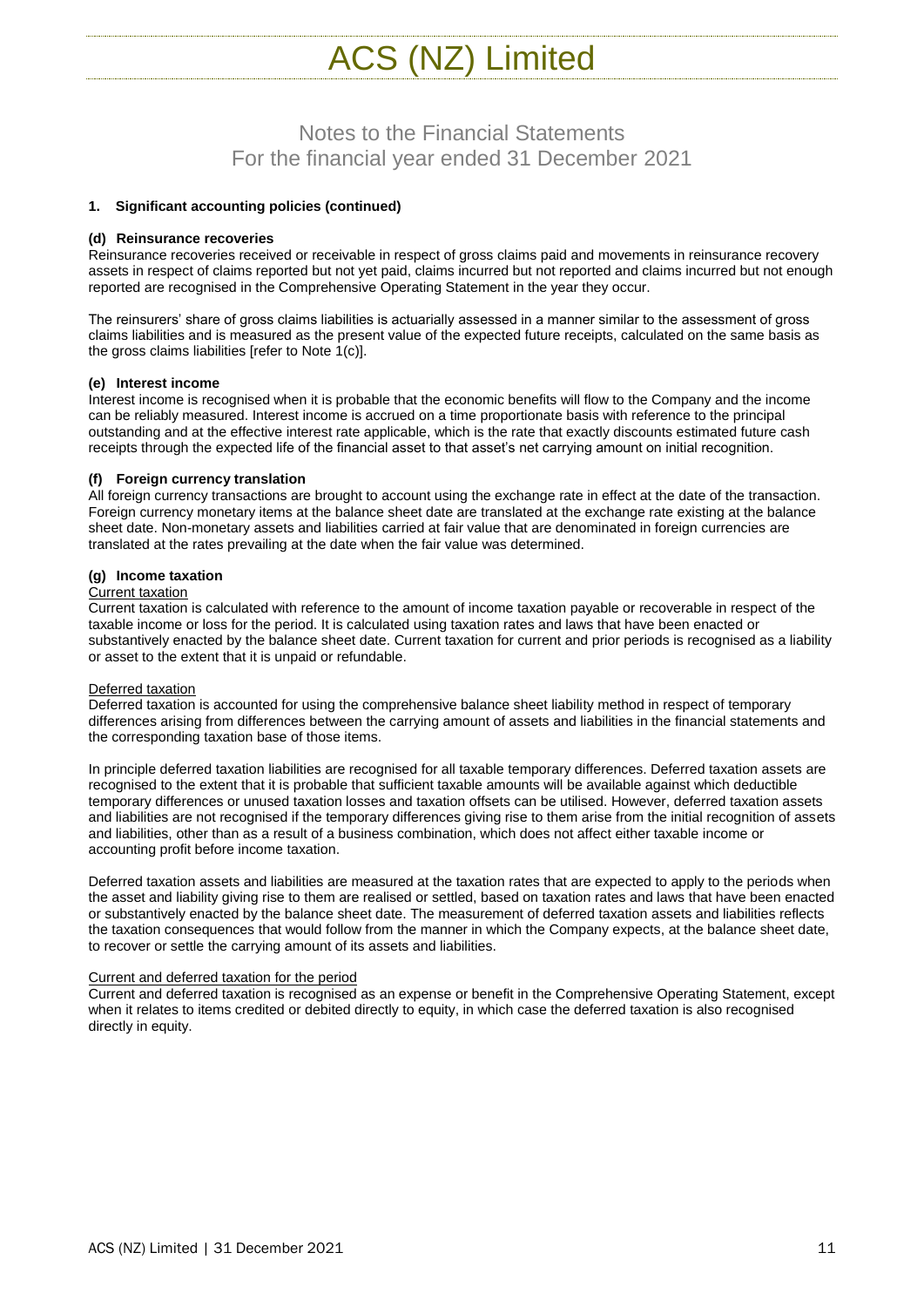### Notes to the Financial Statements For the financial year ended 31 December 2021

#### **1. Significant accounting policies (continued)**

#### **(h) Goods and Services Taxation**

Income, expenses, assets and liabilities are recognised net of Goods and Services Taxation (GST) except:

- Where the amount of GST incurred is not recoverable from Inland Revenue.
- For receivables and payables which are recognised inclusive of GST.

The net amount of GST recoverable from or payable to Inland Revenue is included as part of receivables or payables.

Cash flows are included in the Cash Flow Statement on a net basis. The GST component of cash flows arising from investing and financing activities which is recoverable from or payable to Inland Revenue is classified as cash flows from operating activities.

#### **(i) Financial instruments issued by the Company**

#### Debt and equity instruments

Debt and equity instruments are classified as either liabilities or as equity in accordance with the substance of the contractual arrangement.

#### Transaction costs on the issue of equity instruments

Transaction costs arising on the issue of equity instruments are recognised directly in equity as a reduction of the proceeds of the equity instruments to which the costs relate. Transaction costs are the costs that are incurred directly in connection with the issue of those equity instruments and which would not have been incurred had those instruments not been issued.

#### Interest and dividends

Interest and dividends are classified as expenses or as distributions of profit consistent with the Balance Sheet classification of the related debt or equity instruments.

#### **(j) Impairment of non-financial assets**

At each balance sheet date the Company reviews the carrying amounts of its tangible and intangible assets to determine whether there is any indication that those assets have suffered an impairment loss. If any such indication exists, the recoverable amount of the asset is estimated in order to determine the extent of the impairment loss, if any. Where the asset does not generate cash flows that are independent from other assets, the Company estimates the recoverable amount of the cash generating unit to which the asset belongs. Intangible assets with indefinite useful lives and intangible assets not yet available for use are tested for impairment annually and whenever there is an indication that the asset may be impaired.

The recoverable amount is the higher of fair value less costs to sell and value in use. In assessing value in use, the estimated future cash flows are discounted to their present value using a pre taxation discount rate that reflects current market assessments of the time value of money and the risks specific to the asset for which the estimates of future cash flows have not been adjusted.

If the recoverable amount of an asset or cash generating unit is estimated to be less than its carrying amount, the carrying amount of the asset or cash generating unit is reduced to its recoverable amount. An impairment loss is recognised in profit or loss immediately, unless the relevant asset is carried at fair value, in which case the impairment loss reduces the revaluation amount.

Where an impairment loss subsequently reverses, the carrying amount of the asset or cash generating unit is increased to the revised estimate of its recoverable amount, but only to the extent that the increased carrying amount does not exceed the carrying amount that would have been determined had no impairment loss been recognised for the asset or cash generating unit in prior years. A reversal of an impairment loss is recognised in profit or loss immediately, unless the relevant asset is carried at fair value, in which case the reversal of the impairment loss increases the revaluation amount.

#### **(k) Cash and cash equivalents**

Cash and cash equivalents comprise cash on hand, cash in banks and investments in money market instruments, net of outstanding bank overdrafts. Bank overdrafts are shown within borrowings in current liabilities in the Balance Sheet.

Cash equivalents are held for the purpose of meeting short term cash commitments rather than for investment purposes and include money market instruments with short maturities (three months or less from the date of acquisition) which are readily convertible to a known amount of cash and are subject to an insignificant risk of changes in value.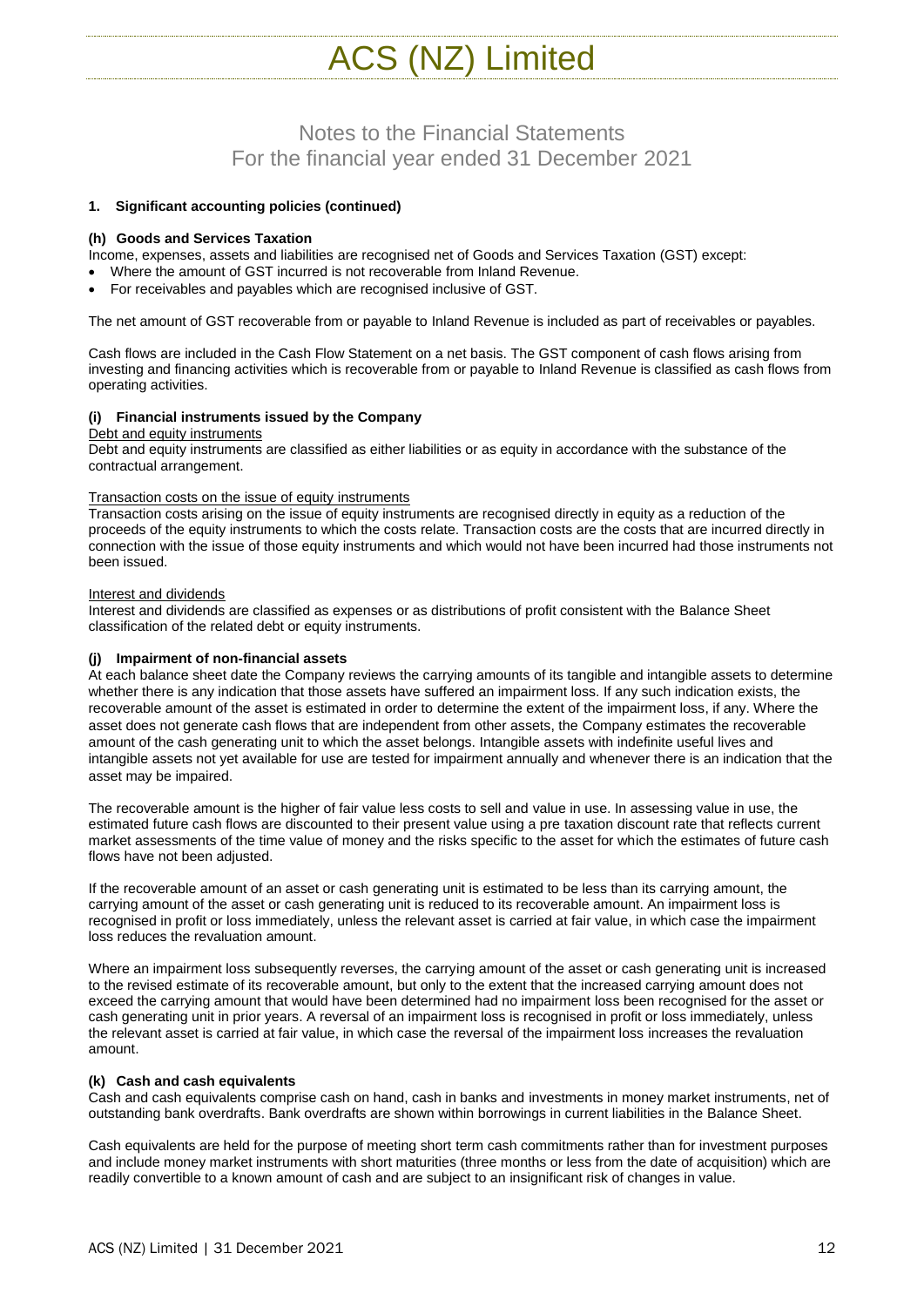### Notes to the Financial Statements For the financial year ended 31 December 2021

#### **1. Significant accounting policies (continued)**

#### **(l) Receivables**

Trade receivables represent receivables associated with claims and reinsurance recoveries. All other receivables are classified as non-trade receivables.

Receivables are stated at the amounts to be received in the future, less any allowance for expected credit losses. The amounts are discounted where the effect of the time value of money is material. The measurement of expected credit losses is a function of the probability of default, loss given default and the exposure at default. The assessment of the probability of default and loss given default is made based on objective evidence and with regard to past default experience. The impairment charge is recognised in the Comprehensive Operating Statement. Receivables which are known to be uncollectible are written off.

Receivables are non-interest bearing and are normally settled between 30 days and 12 months. The net carrying amount of receivables is a reasonable approximation of the fair value of the assets due to the short term nature of the assets.

#### **(m) Trade and other payables**

Trade payables represent payables associated with reinsurance premium and claims. All other payables are classified as non-trade payables.

Trade and other payables are measured at amortised cost using the effective interest method. Payables are recognised when the Company becomes obliged to make these payments. The amounts are discounted where the effect of the time value of money is material.

Trade and other payables are non-interest bearing and normally settled within 12 months.

#### **(n) Employee benefits**

Provision is made for benefits accruing to employees in respect of wages and salaries, annual leave and long service leave for services rendered to the balance sheet date when it is probable that settlement will be required and the amounts can be reliably measured.

Provisions made in respect of employee benefits expected to be settled within 12 months are measured as the amount unpaid at the balance sheet date at current pay rates in respect of employees' services up to that date.

Provisions made in respect of employee benefits that are not expected to be settled within 12 months are measured at the present value of the expected future cash outflows to be made by the Company in respect of services provided by employees up to the balance sheet date. Consideration is given to the expected future wage and salary levels, experience of employee departures and periods of service. Expected future payments are discounted using interest rates on high quality corporate bonds with terms to maturity that match, as closely as possible, the estimated future cash outflows.

#### Defined contribution funds

Contributions to defined contribution superannuation funds are expensed when incurred.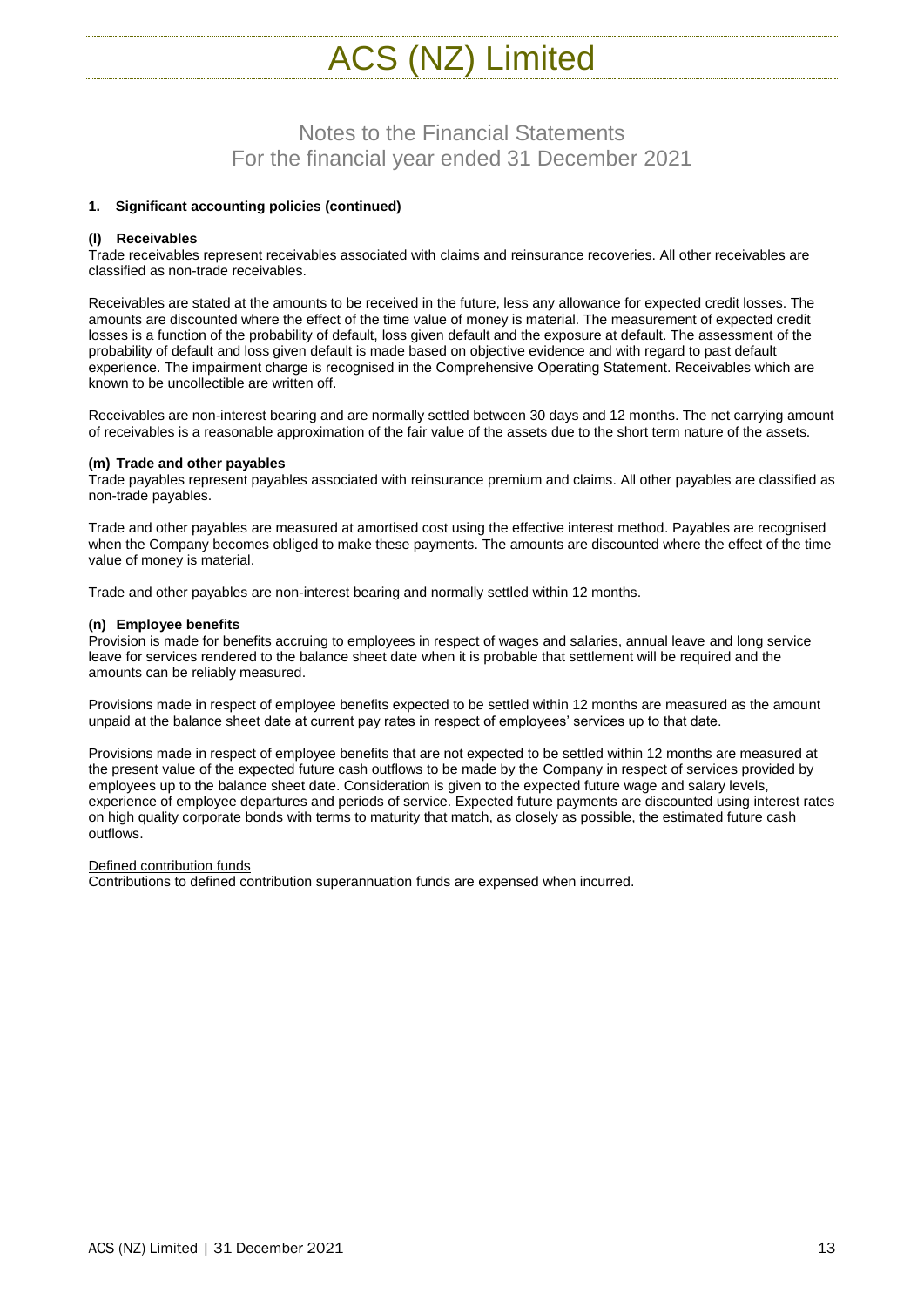### Notes to the Financial Statements For the financial year ended 31 December 2021

#### **1. Significant accounting policies (continued)**

#### **(o) New Accounting Standards and Interpretations**

#### **Accounting Standards not yet effective**

At the date of authorisation of these financial statements, certain new Accounting Standards, Amendments and Interpretations to existing Accounting Standards have been published but are not yet effective and have not been early adopted by the Company.

| <b>Standard</b> | Summary                                                                                                                                                                                                                                                                                                                                                                                                                                                        | <b>Application date</b><br>of Standard | <b>Note</b> | <b>Application date</b><br>for Company |
|-----------------|----------------------------------------------------------------------------------------------------------------------------------------------------------------------------------------------------------------------------------------------------------------------------------------------------------------------------------------------------------------------------------------------------------------------------------------------------------------|----------------------------------------|-------------|----------------------------------------|
| NZ IFRS 17      | <i><b>Insurance Contracts</b></i><br>NZ IFRS 17 replaces NZ IFRS 4 Insurance Contracts and<br>establishes the principles for recognition, measurement,<br>presentation and disclosure of insurance contracts.<br>Impact on the Company<br>As NZ IFRS 17 has been evolving the Company has not yet<br>assessed its full impact on the financial statements, although it is<br>expected there will be substantial changes to the presentation<br>and disclosure. | January 2023                           | A           | 1 January 2023                         |

**Note:**

A. Details of the impact are still being assessed.

#### **2. Critical accounting judgements, assumptions and estimates**

In the application of the Company's accounting policies outlined in Note 1 management is required to make judgements, assumptions and estimates about carrying values of assets and liabilities that are not readily apparent from other sources. The assumptions and estimates are based on historical experience and various other factors that are viewed as reasonable under the circumstances and are reviewed on a regular basis.

The estimation of the ultimate liability arising from claims made under general insurance contracts is a critical accounting estimate. There are various sources of uncertainty as to how much the Company will ultimately pay with regard to such contracts. There is uncertainty as to the total number of claims made on each class of insurance, the amounts that such claims will be settled for and the timing of any claim payments. Refer to Note 3 for details of the actuarial assumptions used in determining the net claims liabilities.

The assessment of the recovery of reinsurance assets is a critical accounting estimate. There have been no defaults or non-recoverable reinsurance receivables to date. The Company reviews the carrying amounts of its reinsurance assets for impairment at each balance sheet date.

The estimate of the fee payable to Ansvar Insurance Limited in relation to the provision of management services is a critical accounting estimate. The management services fee is only payable once the Company has settled all claims against it and to the extent it has surplus capital in excess of \$8 million. Refer to Note 14 for further details.

Revisions to accounting estimates are recognised in the financial year in which the estimate is revised.

#### **3. Actuarial assumptions and methods**

#### **Actuarial information**

Mr John Smeed, Fellow of the New Zealand Society of Actuaries, Fellow of the Actuaries Institute in Australia and Fellow of the Institute and Faculty of Actuaries in the United Kingdom, of Finity Consulting Pty Limited is the Appointed Actuary of the Company. The actuarial valuation of the net claims liabilities at 31 December 2021 is compliant with the New Zealand Society of Actuaries *Professional Standard 30 Valuation of General Insurance Claims*. Mr Smeed was satisfied with the nature, sufficiency and accuracy of the data used in the actuarial valuation of the net claims liabilities at 31 December 2021 and there were no qualifications contained in the Insurance Liabilities Valuation Report.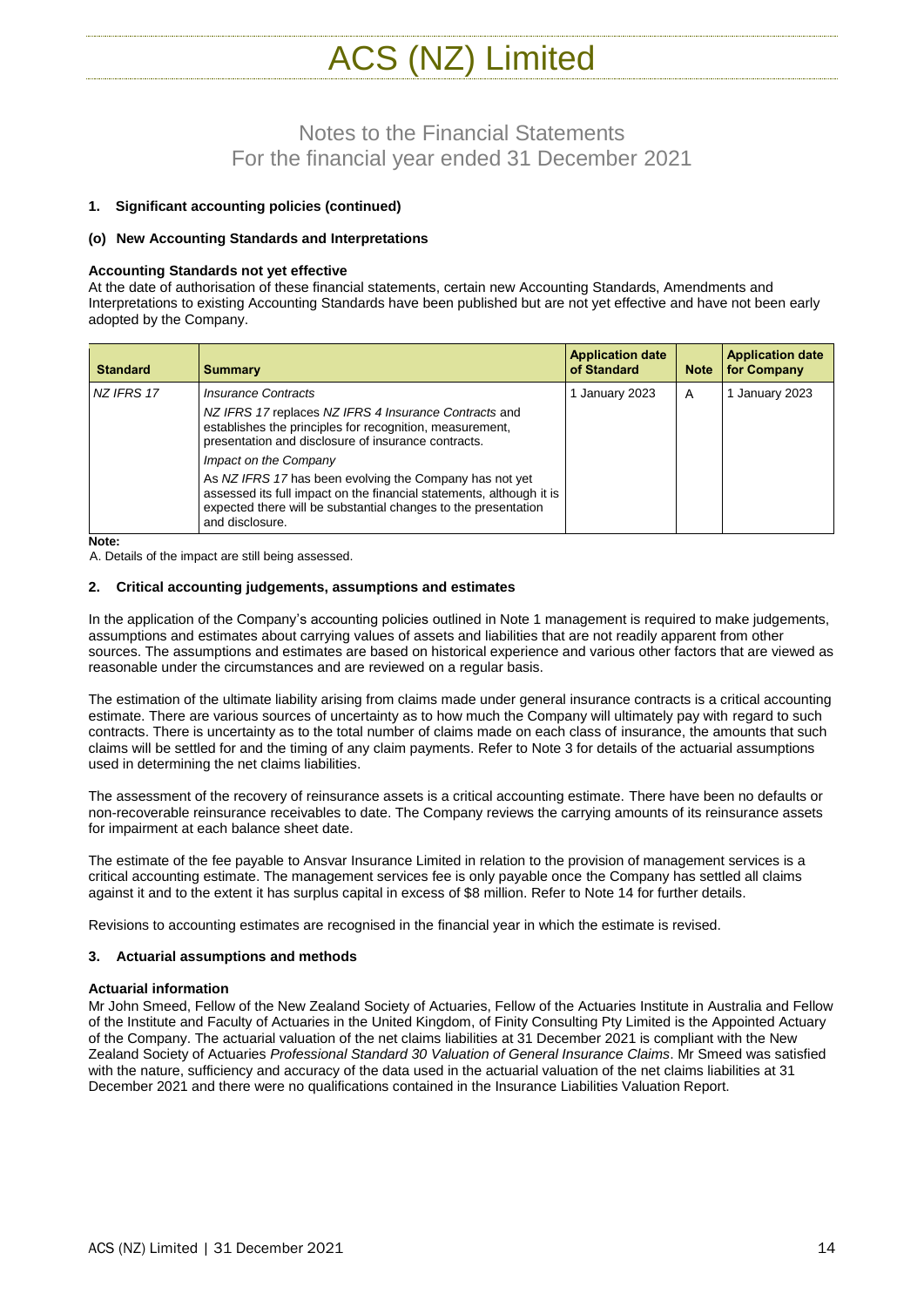### Notes to the Financial Statements For the financial year ended 31 December 2021

#### **3. Actuarial assumptions and methods (continued)**

#### **(a) Assumptions**

The following assumptions have been made or are implied in determining the net claims liabilities which are short tail in nature:

|                                                                | 2021     | 2020     |
|----------------------------------------------------------------|----------|----------|
| Discount rate                                                  | 0.00%    | 0.00%    |
| Number of incurred but not reported claims – new claims        |          | 12       |
| Average claim size – new claims                                | \$75,000 | \$75,000 |
| Number of incurred but not reported claims - reopened claims   |          | 7        |
| Average claim size - reopened claims                           | \$15,000 | \$10,000 |
| Weighted average term to settlement (years)                    | 0.74     | 0.75     |
| Discounted mean term (years)                                   | 0.74     | 0.75     |
| Claim handling expense rate as a % of gross claims liabilities | 32.78%   | 45.58%   |
| Risk margin as a % of net claims liabilities                   | 60.00%   | 50.00%   |

#### **(b) Processes used to determine assumptions**

The net claims liabilities are calculated using assumptions including the following:

#### Claims inflation rate and superimposed inflation rate

No explicit allowance has been made for inflation or superimposed inflation. The average claim size assumptions for future reported claims have been set at a level above the settlement costs of recently reported claims.

#### Discount rate

The discount rate is appropriate for the mean term of expected future claims payments.

#### Number of incurred but not reported claims

The number of incurred but not reported claims is calculated based on past experience of claim notification patterns and information on the changes in the profile of risk over time.

#### Average claim size

The estimated average claim size is based primarily on historical experience.

#### Weighted average term to settlement

The weighted average term to settlement is calculated based on recent settlement patterns of historic and recently reported claims.

#### Claims handling expense allowance

The Company is responsible for the ongoing management of all claims incurred on or before 31 December 2021. To reflect this expense an allowance has been added to the central estimate of the gross claims liabilities. This claims handling expense allowance has been calculated using projected claims handling expenses discounted back to present value at the same discount rate as the gross claims liabilities.

#### Risk margin

A risk margin at a 75% probability of sufficiency has been used to determine the net claims liabilities at 31 December 2021 (2020: 75%). For earthquake claims an analysis of the variability of individual claim sizes was used as a basis for calculating the risk margin while for non-earthquake claims a standard methodology analysing valuation class variability was used.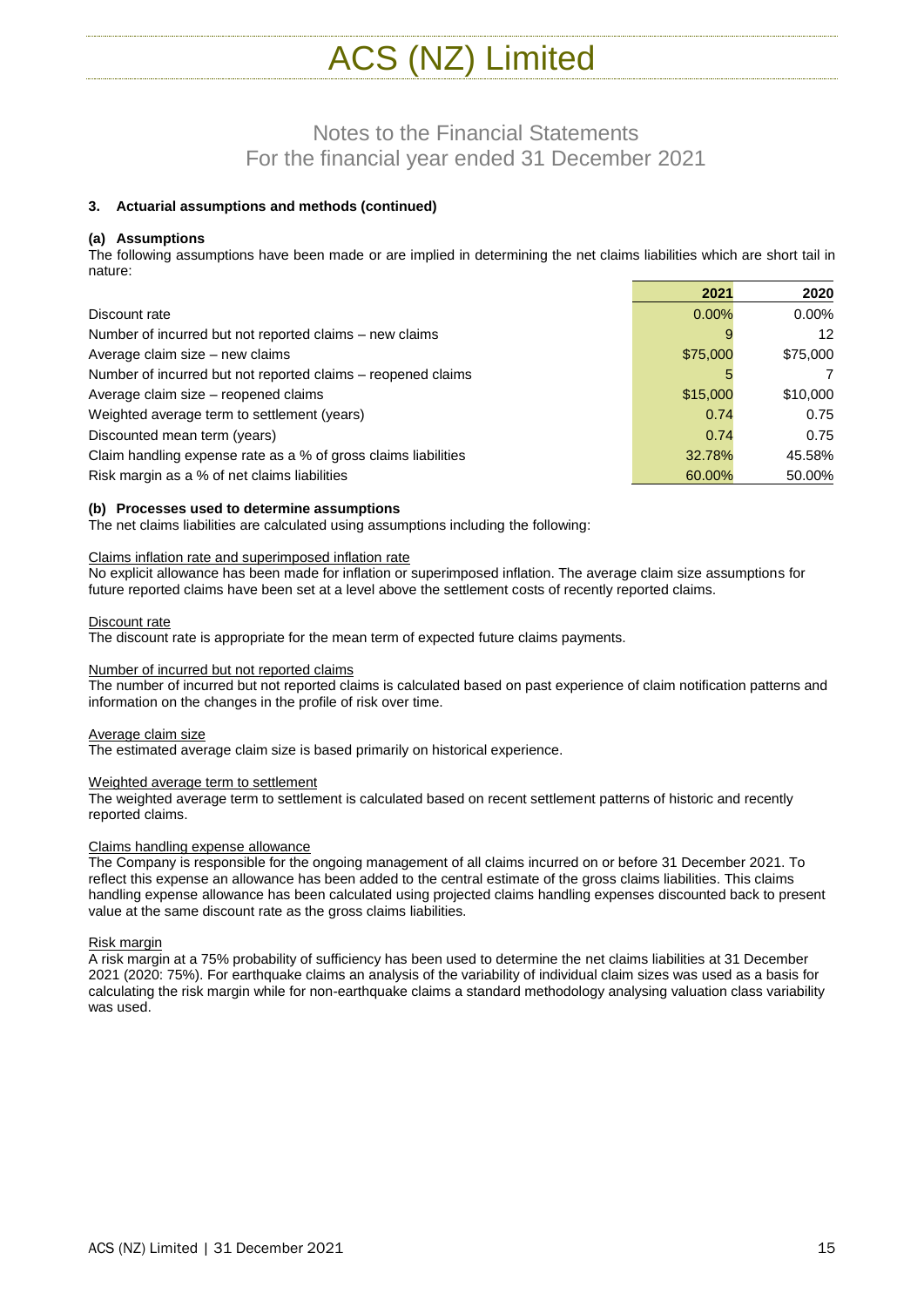### Notes to the Financial Statements For the financial year ended 31 December 2021

#### **3. Actuarial assumptions and methods (continued)**

#### **(c) Sensitivity analysis**

The Company conducts sensitivity analysis to quantify the exposure to the risk of changes in the underlying assumptions used in the annual financial statements.

The sensitivity of the Company's net claims liabilities, profit before income taxation and equity to key actuarial valuation assumptions is disclosed in the table below:

|                                                         |                                | <b>Impact net of recoveries</b> |            |
|---------------------------------------------------------|--------------------------------|---------------------------------|------------|
| <b>Variable</b>                                         | <b>Movement in</b><br>variable | 2021<br>\$                      | 2020<br>\$ |
| Discount rate                                           | $+1.0%$                        | (13, 131)                       | (20, 460)  |
|                                                         | $-1.0%$                        | 13,356                          | 20,866     |
| Number of incurred but not reported claims – new claims | $+5$                           | 600,000                         | 562,500    |
|                                                         | $-5$                           | (600,000)                       | (562, 500) |
| Average claim size - new claims                         | $+$ \$25,000                   | 360,000                         | 450,000    |
|                                                         | $-$ \$25,000                   | (360,000)                       | (450,000)  |
| Claims handling expense rate                            | $+5.0\%$                       | 46.467                          | 72,008     |
|                                                         | $-5.0\%$                       | (46, 467)                       | (72,008)   |
| Risk margin                                             | $+5.0\%$                       | 45,499                          | 49,687     |
|                                                         | $-5.0%$                        | (45, 499)                       | (49, 687)  |

#### **4. Risk management**

The financial condition and operation of the Company are affected by a range of governance, financial and operational risk exposures.

The Board of Directors and management recognise the importance of contemporary risk management in ensuring the Company's financial position is maintained.

The Company has embedded a Risk Management Programme in accordance with the *Insurance (Prudential Supervision) Act 2010*. The Risk Management Programme supports the achievement of strategic and operational goals through the early identification and management of risks. It comprises three core components:

- Risk Management Policy sets out roles and responsibilities, risk appetite and governance arrangements.
- Risk Management Procedure details the processes for assessing, mitigating, monitoring and reporting financial and non-financial risk exposures.
- Risk Profile and Risk Management Strategy defines key risk exposures and associated mitigation strategies.

The overarching strategy for mitigating risks includes:

- Maintaining robust information systems to provide timely access to business information for monitoring the Company's performance and risk exposures.
- Close monitoring of claims movement and management, including regular engagement with the Earthquake Commission.
- Actuarial modelling and analysis to provide early warning of changes in risk exposures.
- Ongoing monitoring, management and reporting of the Company's cash flow position and capital adequacy.
- A framework for ensuring compliance obligations are met.

The Board of Directors sets the tone by leading a culture of risk awareness, transparency and accountability. This commitment is reflected in the active oversight of and engagement in the Risk Management Programme. Progress in the management of governance, financial and operational risks is reported at each Audit, Risk and Compliance Committee meeting where Directors have the opportunity to challenge management's approach to assessing and mitigating risks.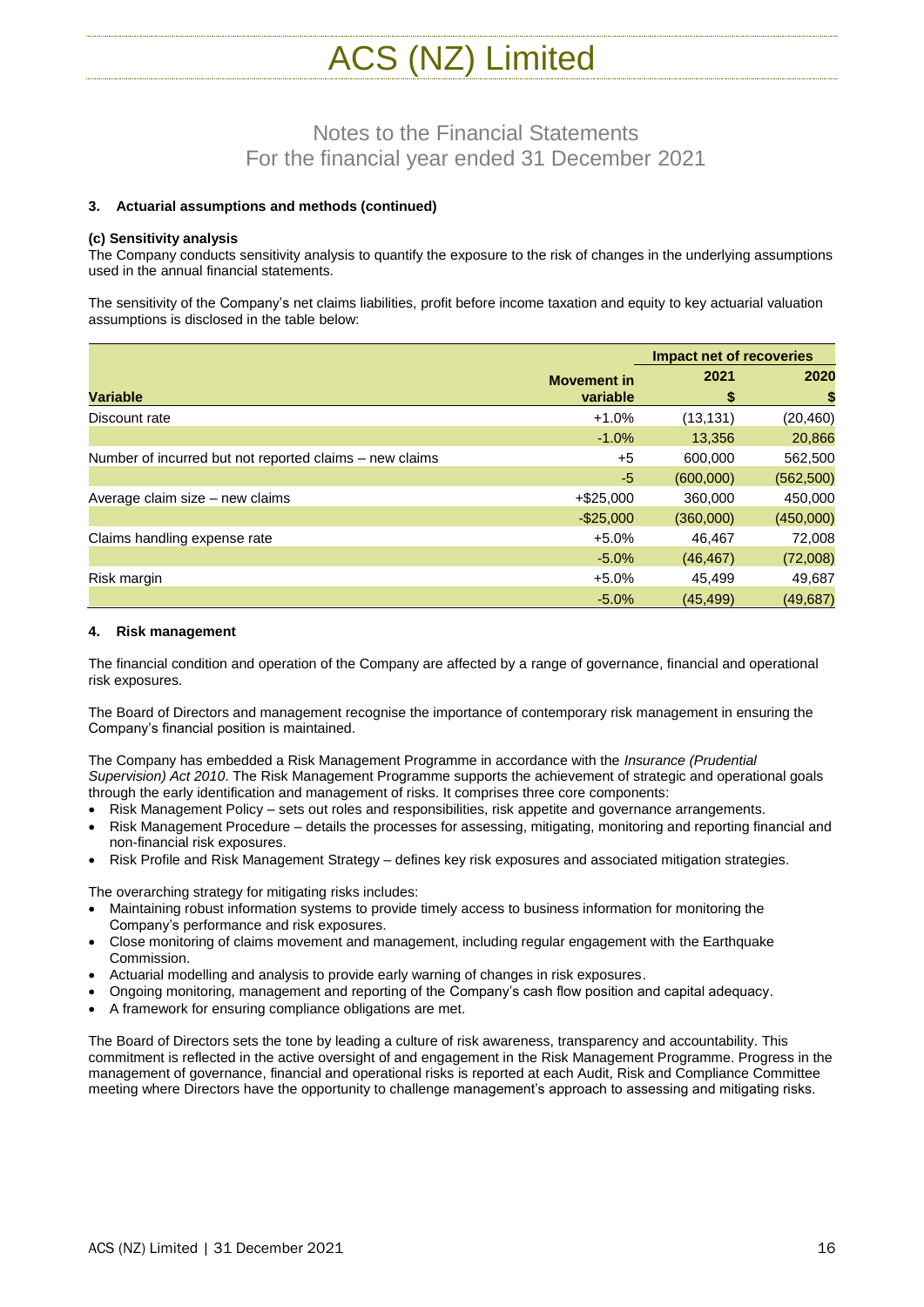### Notes to the Financial Statements For the financial year ended 31 December 2021

#### **4. Risk management (continued)**

#### **(a) Governance risk**

Governance risks are events or circumstances that could have a material impact on the achievement of the Company's Corporate Plan and Budget. Typically these exposures arise from changes in the business environment or corporate governance arrangements.

Key controls for managing governance risks include scenario analysis, environmental scanning and ongoing engagement with regulators and other stakeholders. Identification and management of governance risks is a core component of the Board's planning and reporting cycle.

The Company maintains a Compliance Register for managing its legal and regulatory obligations which are monitored and reported on at each Audit, Risk and Compliance Committee meeting.

#### **(b) Financial risk**

Financial risk focuses on the movement of financial markets and the potential adverse impacts on the Company's financial performance. Financial risk is actively monitored by the Company to mitigate any material risks to its Balance Sheet.

Financial risks include:

- Market risk a weakened financial position as a result of changes in market conditions, such as equity prices, interest rates and commodity prices. Market risk incorporates interest rate risk, currency risk and price risk.
- Liquidity risk the Company is unable to liquidate assets to settle its financial obligations when they fall due. Refer to Note 17(e) for details on how the Company manages its liquidity risk.
- Credit risk the Company's liquidity may be impacted by the timeliness of payments received from reinsurers or other debtors. This may arise from counterparty default risk or market concentration risk.
- Currency risk arises from the change in price of one currency against another when transactions involve foreign currency.

#### Interest rate risk and currency risk

None of the financial assets or financial liabilities arising from insurance or reinsurance contracts entered into by the Company is directly exposed to interest rate risk. Exposure is closely monitored and assets and liabilities are appropriately matched in terms of currency.

#### Credit risk

The Company is exposed to credit risk mainly through its holding of cash and cash equivalents and reinsurance receivables. The Company actively monitors the credit ratings and payment history of its reinsurers to ensure there are no significant exposures that require immediate attention and action. There have been no defaults or non-recoverable reinsurance receivables to date.

The Company has placed a high emphasis on only dealing with reinsurance counterparties with the appropriate credit standing and capacity to meet their obligations under the respective reinsurance contracts. The reinsurance programmes are structured so as to ensure that there are no concentrations of credit risk which would create large exposures or detract from diversification benefits.

Refer to Note 17(d) for details of the Company's credit risk exposure.

#### Capital management

Capital management plays a central role in managing risk to protect the interests of the Company's policyholders and shareholder and to satisfy the regulator. The Board of Directors and management are committed to ensuring that capital is effectively managed. The Company monitors its capital position on a continuous basis to ensure that its level of capital remains above the Minimum Solvency Capital required by the Reserve Bank of New Zealand.

#### Terms and conditions of general insurance contracts

There are no special terms and conditions in any non-standard general insurance contracts that have a material impact on the financial statements.

#### **(c) Operational risk**

Operational risk is the risk of losses resulting from inadequate or failed internal systems and processes or gaps in workforce capability or capacity.

The Company maintains a suite of policies and resources for managing operational activities.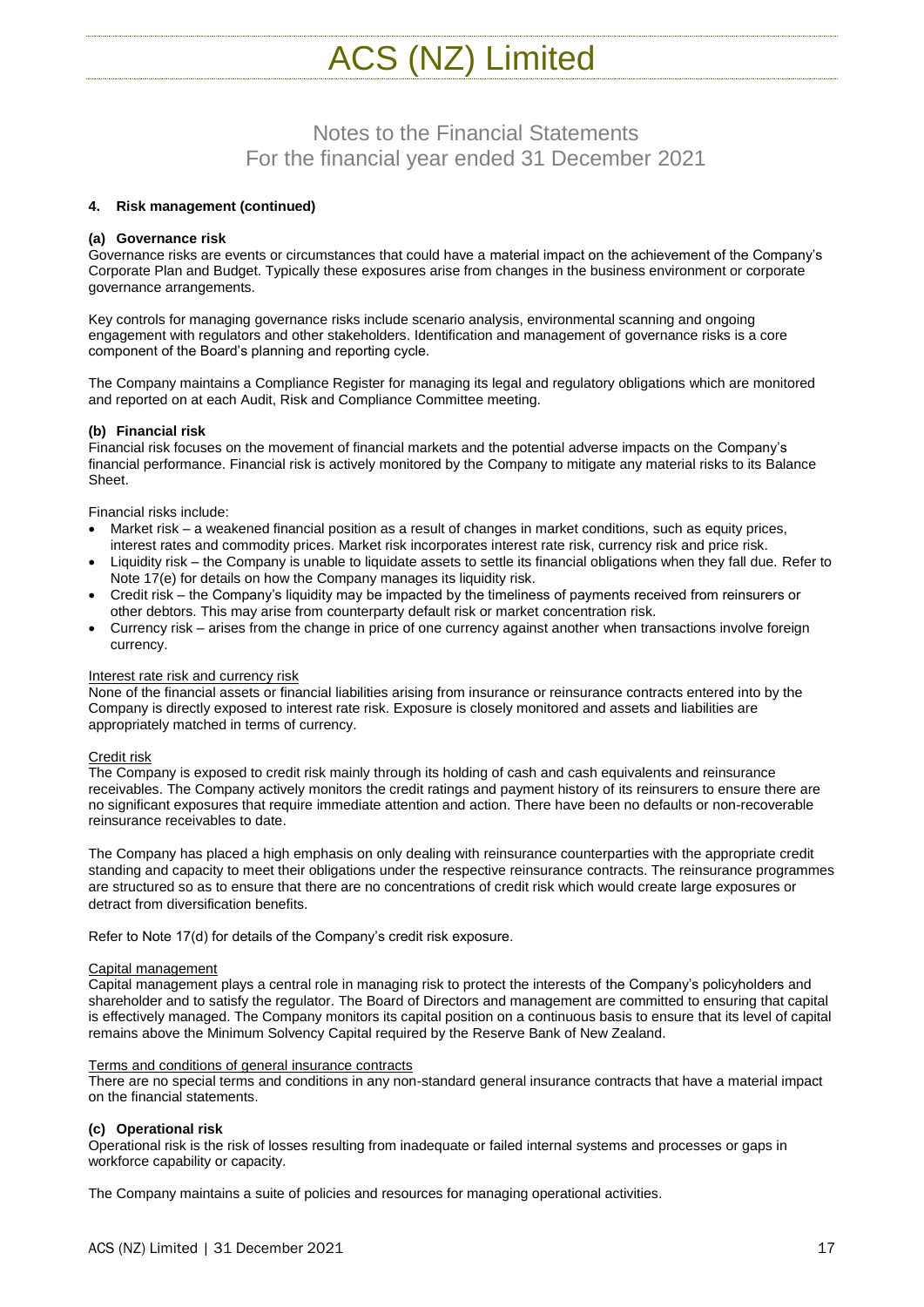### Notes to the Financial Statements For the financial year ended 31 December 2021

| 5. Profit before income taxation                        |            |             |
|---------------------------------------------------------|------------|-------------|
|                                                         | 2021       | 2020        |
|                                                         |            | \$          |
| Profit before income taxation is stated after charging: |            |             |
| Employee entitlements                                   | 5,803      | 70,720      |
|                                                         |            |             |
| 6. Net claims incurred                                  |            |             |
|                                                         |            |             |
| <b>Gross claims incurred</b>                            |            |             |
| Undiscounted                                            | 147,726    | (1,444,156) |
| Discount movement                                       |            | 36,183      |
| Unallocated claims expenses                             | (213,933)  | (134,493)   |
|                                                         | (66, 207)  | (1,542,466) |
| <b>Reinsurance recoveries</b>                           |            |             |
| Undiscounted                                            | (60, 381)  | 133,728     |
| Discount movement                                       |            | (5,859)     |
|                                                         | (60, 381)  | 127,869     |
| Net claims incurred                                     | (126, 588) | (1,414,597) |

#### **7. Key management personnel compensation**

Key management personnel are those persons having authority and responsibility for planning, directing and controlling the activities of the Company, directly or indirectly, including any Director (whether executive or otherwise) of the Company. The Chief Executive Officer of the Company, Mr Warren Hutcheon, was Chief Executive Officer and Executive Director of Ansvar Insurance Limited during 2020-21 and received no remuneration from the Company during such period. Directors' fees incurred during the financial year amounted to \$82,750 (2020: \$94,875).

#### **8. Remuneration of auditors**

| 1.141 | 1.382           |
|-------|-----------------|
|       |                 |
|       | 5.823           |
|       | 36,796          |
|       | 37.712<br>5.944 |

(i) Includes engagements required by regulator.

#### **9. Income taxation**

The Company's income taxation losses relating to prior periods were forfeited on 15 May 2012 due to the change in the Company's shareholder from Ansvar Insurance Limited to Canterbury Earthquake Church and Heritage Trustee Limited. The Company had an assessable loss of \$20,505,798 at 31 December 2021 (2020: \$20,716,273) and unrecognised deferred taxation assets relating to income taxation losses of \$5,741,623 at 31 December 2021 (2020: \$5,800,556). Deferred taxation assets are not recognised as the Company does not anticipate generating sufficient taxable income in the future to allow these deferred taxation assets to be utilised.

#### **10. Cash and cash equivalents**

| Cash at bank                      | 249,698    | 184.731    |
|-----------------------------------|------------|------------|
| Short term deposits               | 13,415,659 | 13,890,129 |
| Total cash and cash equivalents   | 13,665,357 | 14,074,860 |
| 11. Trade and other receivables   |            |            |
| Reinsurance receivables           |            | 27,025     |
| Goods and Services Taxation       | 16.481     | 2.096      |
| Prepaid expenses                  | 15.368     | 18,641     |
| Total trade and other receivables | 31.849     | 47,762     |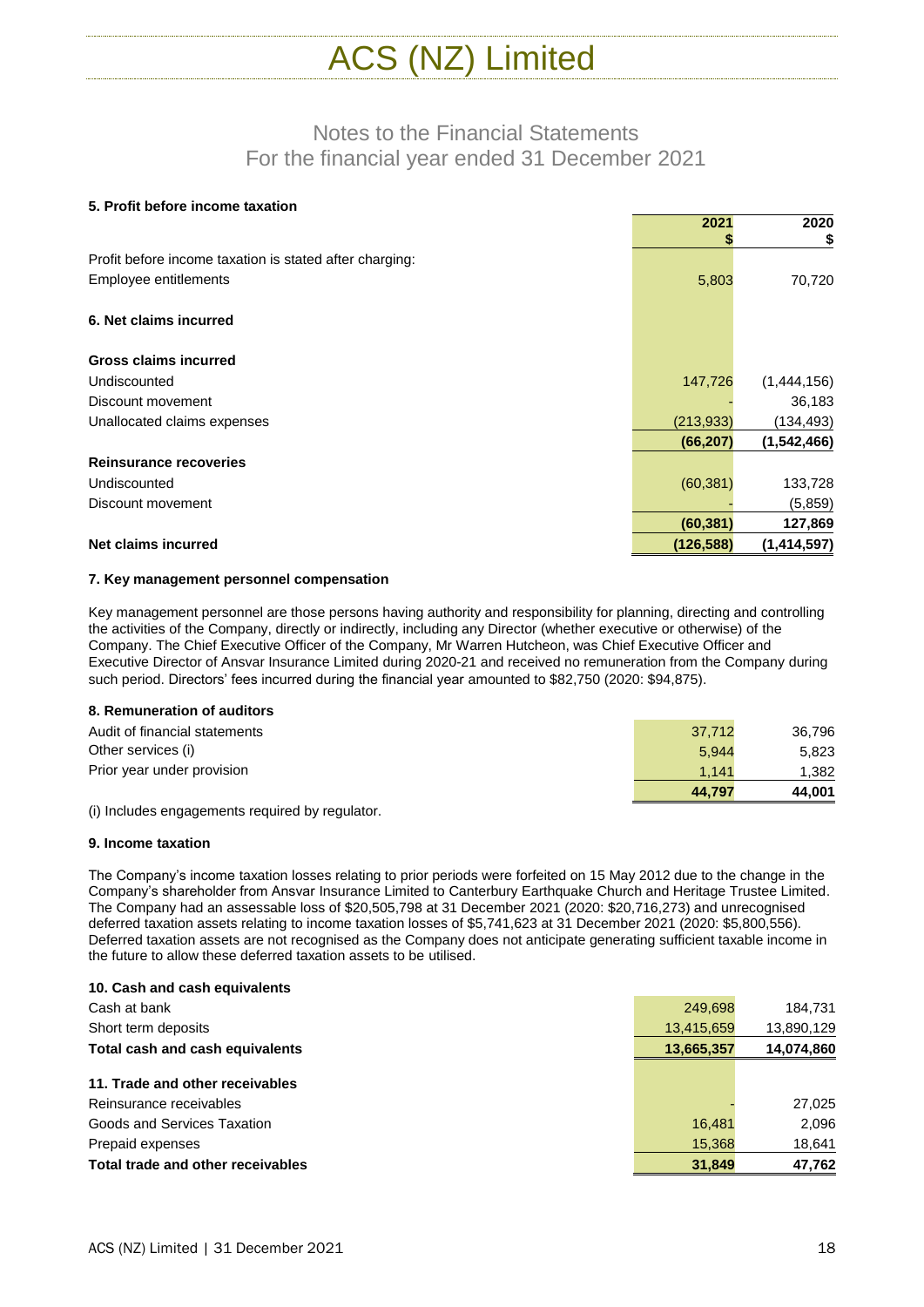### Notes to the Financial Statements For the financial year ended 31 December 2021

#### **12. Reinsurers' share of gross claims liabilities**

**14. Provisions**

|                                                                                | 2021   | 2020    |
|--------------------------------------------------------------------------------|--------|---------|
|                                                                                |        |         |
| <b>Current</b>                                                                 |        |         |
| Undiscounted central estimate of reinsurers' share of gross claims liabilities |        |         |
| Reported claims                                                                | 19.364 | 446.419 |
| Total reinsurers' share of gross claims liabilities                            | 19.364 | 446.419 |

In March 2012 the Company entered into a commercially priced arms length reinsurance arrangement with Ecclesiastical Insurance Office Plc whereby the latter provided a fixed maximum upper limit Property catastrophe excess of loss reinsurance contract in respect of the February 2011 earthquake event.

Almost all of the Company's claims liabilities are from earthquakes that occurred between September 2010 and December 2011. In assessing the projected payment pattern of these claims, payments to date have been benchmarked against other earthquake events and then projected forward.

| 13. Trade and other payables             |         |         |
|------------------------------------------|---------|---------|
| Reinsurance payables                     | 31.690  |         |
| Sundry creditors and accruals            | 149.244 | 140.735 |
| Amount owing to Ansvar Insurance Limited | 6.607   | 7.967   |
| Total trade and other payables           | 187.541 | 148.702 |

| טושוטוזש ו ודו                     | <b>Employee</b><br>benefits | <b>Management</b><br>services fee | <b>Total</b><br>\$ |
|------------------------------------|-----------------------------|-----------------------------------|--------------------|
| <b>Balance at 31 December 2019</b> | 5,254                       | 2,761,660                         | 2,766,914          |
| Additional provision recognised    | 11,596                      |                                   | 11,596             |
| Provision utilised during the year | (5,254)                     |                                   | (5,254)            |
| Discount to present value          |                             | 132,335                           | 132,335            |
| <b>Balance at 31 December 2020</b> | 11,596                      | 2,893,995                         | 2,905,591          |
| Provision utilised during the year | (11, 596)                   |                                   | (11, 596)          |
| Discount to present value          |                             | 15.942                            | 15,942             |
| <b>Balance at 31 December 2021</b> |                             | 2,909,937                         | 2,909,937          |
| Current                            | ٠                           | 3,000,000                         | 3,000,000          |
| Discount to present value          | ۰                           | (90,063)                          | (90,063)           |
| <b>Balance at 31 December 2021</b> | ۰                           | 2,909,937                         | 2,909,937          |

The Company signed a management services agreement with Ansvar Insurance Limited with effect from 30 June 2012 under which Ansvar Insurance Limited provides certain management services to the Company. A performance based management fee of up to \$3 million may be payable to Ansvar Insurance Limited once the Company has settled all claims against it to the extent it has surplus capital in excess of \$8 million. The Company recognised a provision of \$2,909,937 at 31 December 2021 (2020: \$2,893,995) representing the present value of the management services fee payable. The projected payment date of the management services fee is in line with the projected ultimate final claim payment date of 31 December 2022 (2020: 31 December 2022). The movement in the provision is recognised as an expense in the Comprehensive Operating Statement.

The above item is classed as a provision rather than an accrual because of the inherent uncertainty surrounding its ultimate value.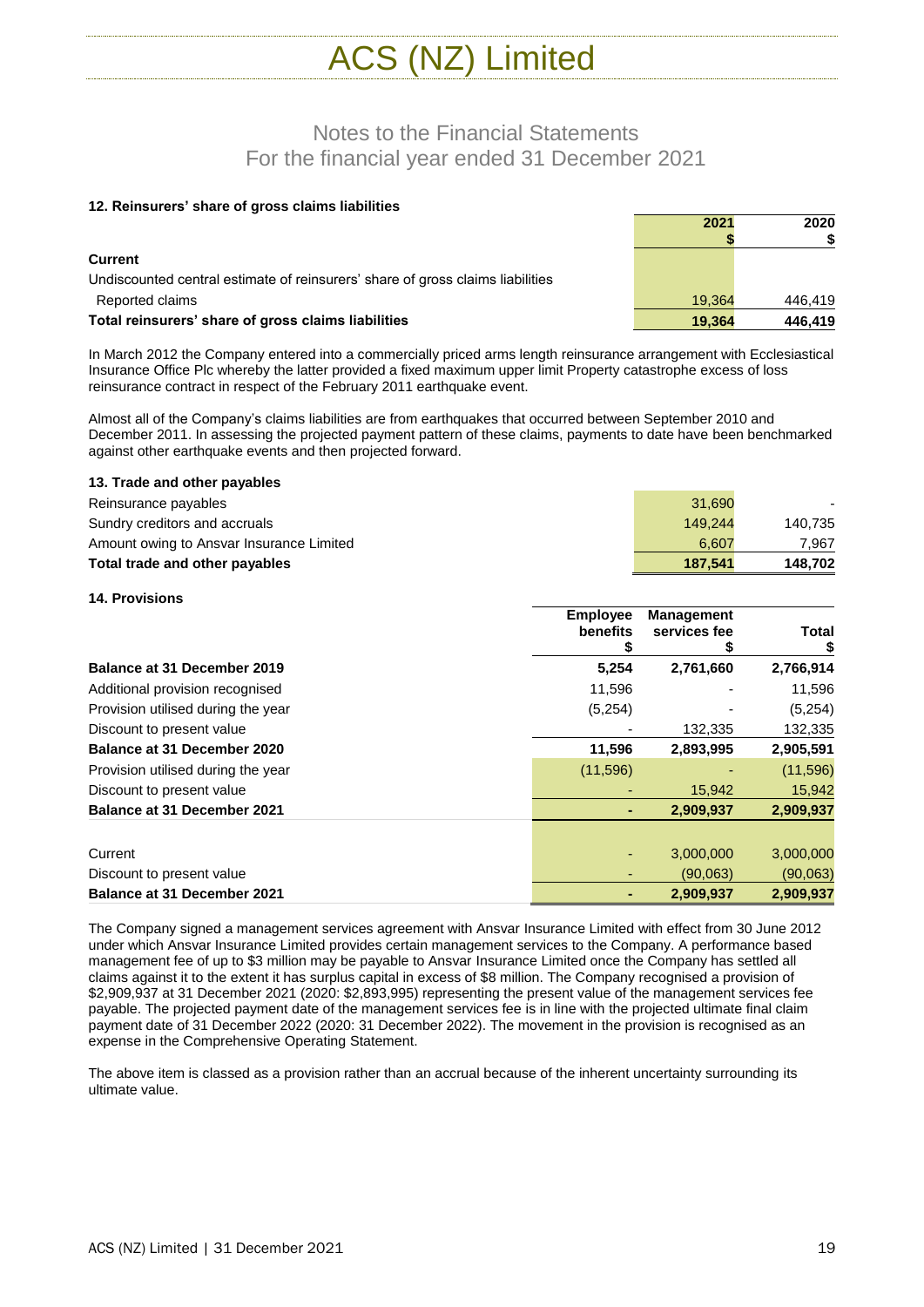### Notes to the Financial Statements For the financial year ended 31 December 2021

| 15. Claims liabilities                                    |           |           |
|-----------------------------------------------------------|-----------|-----------|
|                                                           | 2021      | 2020      |
|                                                           |           | \$        |
| Undiscounted central estimate of gross claims liabilities |           |           |
| Reported claims                                           | 154,795   | 470,153   |
| Incurred but not reported claims                          | 774,542   | 970,000   |
| Claims handling expenses                                  | 304,680   | 656,403   |
| Risk margin                                               | 728,792   | 825,069   |
| <b>Total gross claims liabilities</b>                     | 1,962,809 | 2,921,625 |
|                                                           |           |           |
| Current                                                   | 1,191,825 | 1,608,838 |
| 1-5 years                                                 | 770.984   | 1,312,787 |
| <b>Total gross claims liabilities</b>                     | 1,962,809 | 2,921,625 |

#### **Reconciliation of movement in claims liabilities**

|                                |            | 2021                     |            |             | 2020                     |             |
|--------------------------------|------------|--------------------------|------------|-------------|--------------------------|-------------|
|                                |            | <b>Gross Reinsurance</b> | <b>Net</b> |             | <b>Gross Reinsurance</b> | <b>Net</b>  |
|                                |            |                          |            |             |                          |             |
| At beginning of year           | 2,921,625  | (446, 419)               | 2,475,206  | 5.249.311   | (601, 392)               | 4,647,919   |
| Movement in claims liabilities | (349, 391) | (60, 302)                | (409, 693) | (1,995,136) | 133,728                  | (1,861,408) |
| Claim payments during the year | (609, 425) | 487,357                  | (122,068)  | (368, 733)  | 27.104                   | (341, 629)  |
| Discount to present value      |            |                          |            | 36.183      | (5,859)                  | 30,324      |
| At end of year                 | 1,962,809  | (19, 364)                | 1.943.445  | 2,921,625   | (446, 419)               | 2,475,206   |

#### **16. Share capital**

|                                            | 2021       | 2020       |
|--------------------------------------------|------------|------------|
|                                            |            |            |
| Ordinary share capital - 33,200,000 shares | 33,000,000 | 33,000,000 |
| Special share capital - 1 share            |            |            |
| Total issued share capital                 | 33,000,001 | 33,000,001 |

Canterbury Earthquake Church and Heritage Trustee Limited as Trustee owned 100% of the ordinary share capital of the Company at 31 December 2021 (2020: 100%). Ecclesiastical Insurance Office Plc owned one special share at 31 December 2021 (2020: one). Mr Harrison and Mr Harris each owned 50% of the ordinary share capital of Canterbury Earthquake Church and Heritage Trustee Limited at 31 December 2020 and 31 December 2021.

Ordinary shares carry the right to dividends and have one vote per share with equal voting rights. The special share gives Ecclesiastical Insurance Office Plc the right to appoint, replace or remove one Director of the Company.

#### **17. Financial instruments**

#### **(a) Significant accounting policies**

Details of the significant accounting policies and methods adopted, including the criteria for recognition, the basis of measurement and the basis on which income and expenses are recognised, in respect of each class of financial asset, financial liability and equity instrument are disclosed in Note 1.

#### **(b) Financial risk management objectives**

It is ultimately the responsibility of the Board of Directors to ensure that there is an effective risk management control framework in place. Consistent with regulatory requirements the Board of Directors has explicitly allocated the function of overseeing the establishment and maintenance of risk based systems and controls across the Company to the Chief Executive Officer.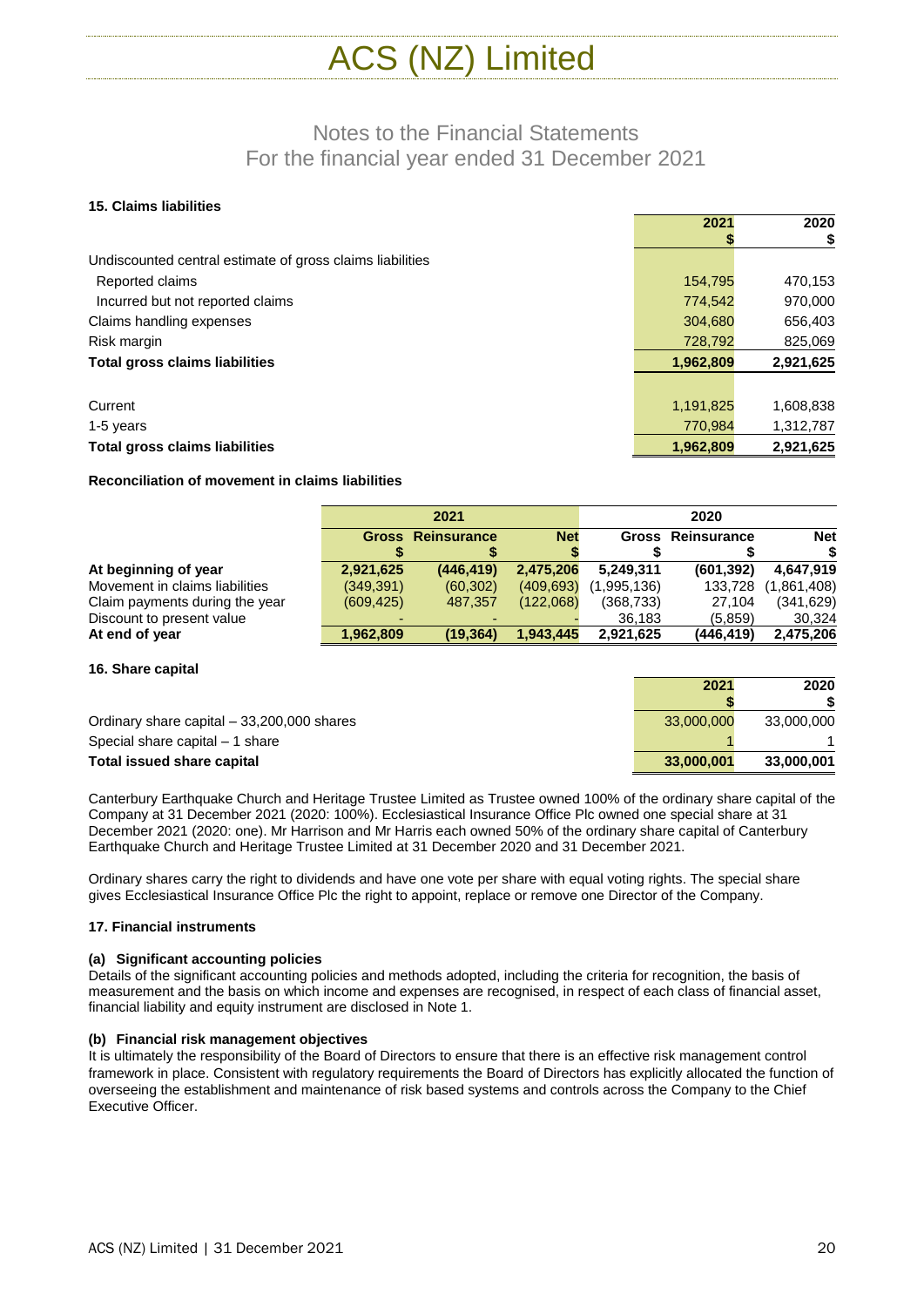### Notes to the Financial Statements For the financial year ended 31 December 2021

#### **17. Financial instruments (continued)**

#### **(b) Financial risk management objectives (continued)**

The Company has assessed the effectiveness of the controls in place to mitigate the risks and implemented appropriate policies for managing these risks. In order to establish the parameters within which risk must be managed, the Company has also developed a Risk Appetite Statement. Both the risk policies and Risk Appetite Statement are subject to annual review to ensure that they reflect the changing risk profile of the business.

#### **(c) Categories of financial instruments**

Financial assets are classified in one of the following categories at initial recognition:

- Receivables measured initially at fair value plus transaction costs and subsequently measured at amortised cost using the effective interest method.
- Fair value through profit or loss financial assets are measured at fair value with movements recognised in the Comprehensive Operating Statement.

Financial liabilities are measured at amortised cost using the effective interest method.

The carrying value of financial assets and financial liabilities closely approximate their fair value.

|                              |             | 2021       | 2020       |
|------------------------------|-------------|------------|------------|
|                              | <b>Note</b> |            |            |
| <b>Financial assets</b>      |             |            |            |
| Cash and cash equivalents    | 10          | 13,665,357 | 14,074,860 |
| Trade and other receivables  | 11          | 16.481     | 29.121     |
| <b>Financial liabilities</b> |             |            |            |
| Trade and other payables     | 13          | 187,541    | 148.702    |

#### **(d) Credit risk**

Credit risk refers to the risk that a counterparty will default on its contractual obligations resulting in financial loss to the Company. The Company has adopted the policy of only dealing with creditworthy counterparties and obtaining sufficient collateral or other security where appropriate, as a means of mitigating the risk of financial loss from defaults. The policies and procedures in place to mitigate the Company's exposure to credit risk are described in Note 4.

The Company actively monitors the credit ratings and payment history of its reinsurers to ensure there is no significant exposure that requires immediate attention and action. There have been no defaults or non-recoverable reinsurance receivables to date.

The table below discloses the maximum exposure to credit risk for the relevant components of the financial assets and the Standard & Poor's credit rating of the respective counterparties. The maximum exposure is shown gross, before the effect of mitigation through the use of master netting or taking account of the value of any collateral or other security obtained.

|                             |             | AA+/AA-    | <b>Not rated</b> | <b>Total</b> |
|-----------------------------|-------------|------------|------------------|--------------|
|                             | <b>Note</b> | Φ          |                  | \$           |
| 2021                        |             |            |                  |              |
| Cash and cash equivalents   | 10          | 13,665,357 |                  | 13,665,357   |
| Goods and Services Taxation | 11          |            | 16.481           | 16,481       |
| <b>Total</b>                |             | 13,665,357 | 16,481           | 13,681,838   |
| 2020                        |             |            |                  |              |
| Cash and cash equivalents   | 10          | 14,074,860 |                  | 14,074,860   |
| Reinsurance receivables     | 11          |            | 27,025           | 27,025       |
| Goods and Services Taxation | 11          |            | 2,096            | 2,096        |
| <b>Total</b>                |             | 14,074,860 | 29,121           | 14,103,981   |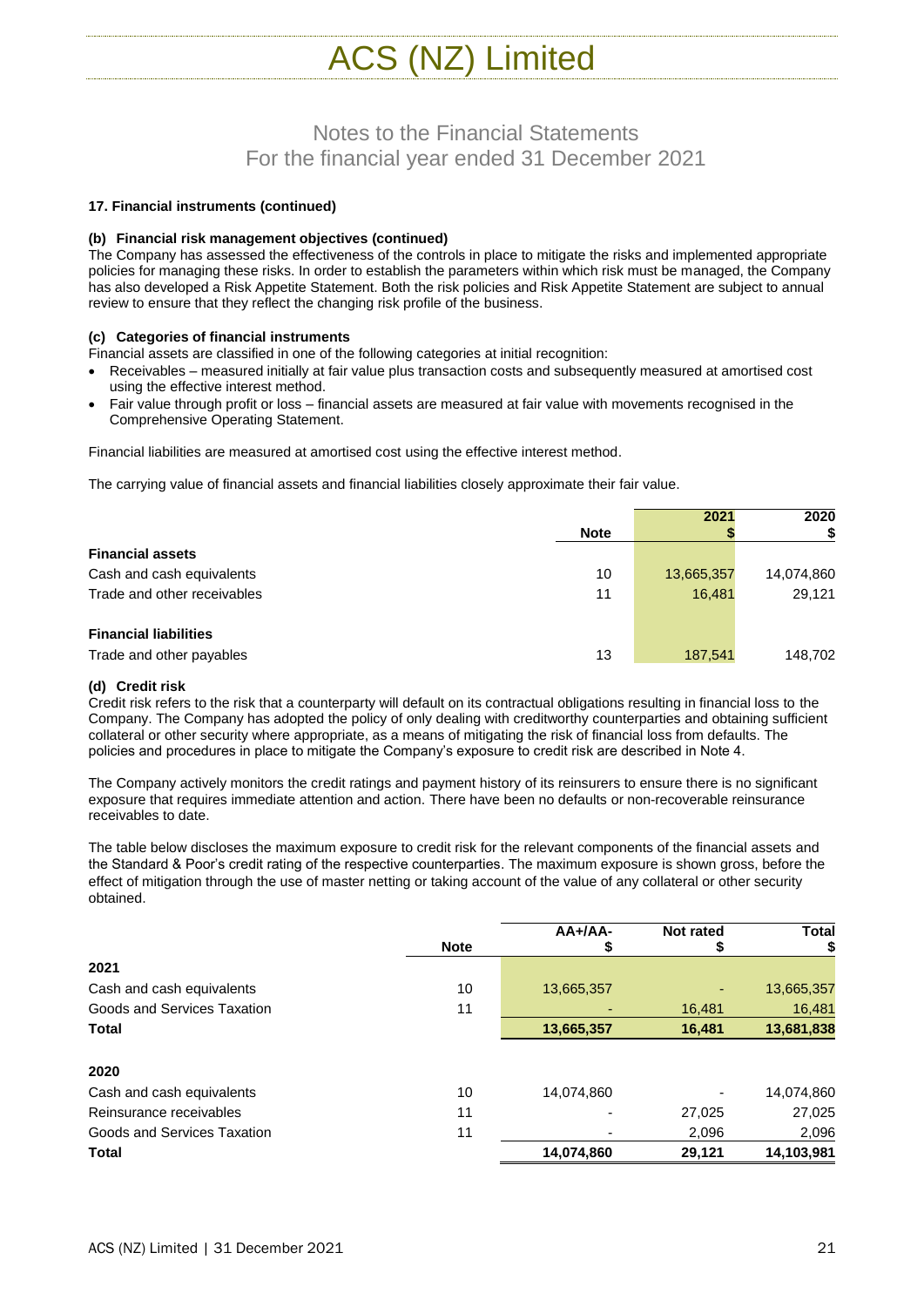### Notes to the Financial Statements For the financial year ended 31 December 2021

#### **17. Financial instruments (continued)**

#### **(e) Liquidity risk**

Liquidity risk is the risk that the Company will encounter difficulty in meeting its obligations associated with financial instruments. Ultimate responsibility for liquidity risk management rests with the Board of Directors which oversees the liquidity risk management framework for the management of the Company's short, medium and long term funding and liquidity management requirements. The Company manages liquidity risk by maintaining adequate reserves and by continuously monitoring actual and forecast cash flows. The Company has developed and implemented a Risk Management Programme which is outlined in Note 4.

The Company's trade and other payables are disclosed in Note 13 and are non-interest bearing and normally settled within 12 months.

#### **(f) Market risk**

Market risk is the risk that the fair value of future cash flows of a financial instrument will fluctuate because of changes in market prices. Market risk comprises three types of risk: market interest rates (interest rate risk), foreign exchange (currency risk) and market prices (price risk).

#### Interest rate risk management

The Company's activities expose it to the financial risk of changes in interest rates. Floating rate instruments expose the Company to cash flow risk, whereas fixed interest rate instruments expose the Company to fair value interest rate risk. The Board of Directors monitors the Company's exposure to interest rate risk as outlined in Note 4.

The following table details the Company's expected maturity dates based on the undiscounted contractual maturity dates of the financial assets.

|                             |             | Weighted<br>average interest<br>rate | <b>Under</b><br>1 year |
|-----------------------------|-------------|--------------------------------------|------------------------|
| 2021                        | <b>Note</b> | %                                    | \$                     |
| Non-interest bearing        |             |                                      |                        |
| Goods and Services Taxation | 11          | N/A                                  | 16,481                 |
| Variable interest rate      |             |                                      |                        |
| Cash and cash equivalents   | 10          | 0.59%                                | 13,665,357             |
| Total                       |             |                                      | 13,681,838             |
| 2020                        |             |                                      |                        |
| Non-interest bearing        |             |                                      |                        |
| Reinsurance receivables     | 11          | N/A                                  | 27,025                 |
| Goods and Services Taxation | 11          | N/A                                  | 2,096                  |
| Variable interest rate      |             |                                      |                        |
| Cash and cash equivalents   | 10          | 1.36%                                | 14,074,860             |
| Total                       |             |                                      | 14,103,981             |

#### Foreign currency risk management

Foreign currency risk is the risk that the fair value of future cash flows of a financial instrument will fluctuate because of changes in foreign exchange rates. The Company's currency risk is not considered to be significant as it does not enter into many foreign currency transactions.

Price risk

The Company does not hold equity investments and has no exposure to equity price risks arising from equity investments.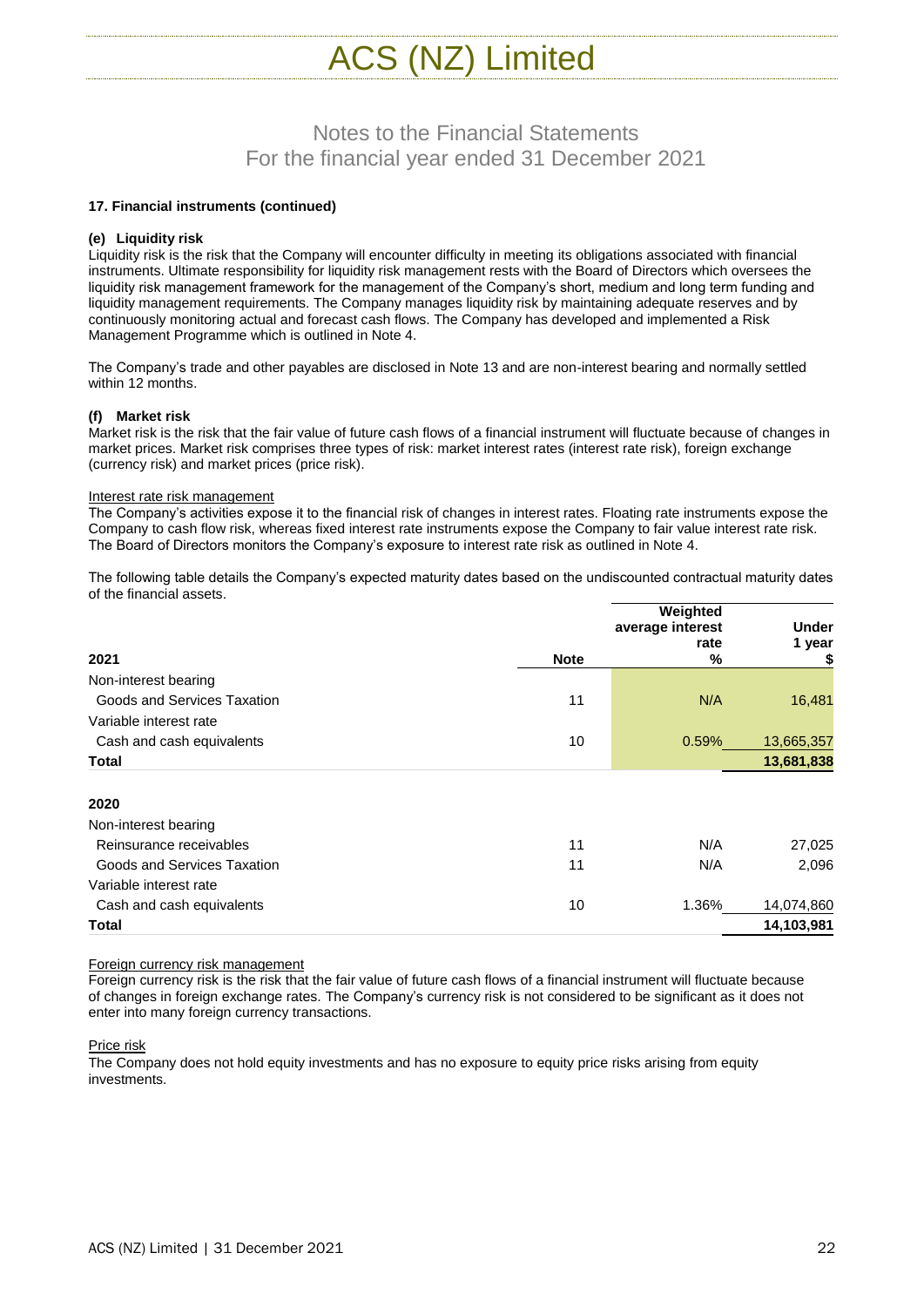### Notes to the Financial Statements For the financial year ended 31 December 2021

#### **18. Imputation credits**

Due to the change in the Company's shareholder from Ansvar Insurance Limited to Canterbury Earthquake Church and Heritage Trustee Limited, the imputation credits available at 31 December 2011 were forfeited on 15 May 2012. Imputation credits were Nil at 31 December 2021 (2020: Nil) as the Company had an assessable loss of \$20,505,798 at 31 December 2021 (2020: \$20,716,273).

#### **19. Related parties**

Until 15 May 2012 Ansvar Insurance Limited, incorporated in Australia, was the Company's immediate holding company, Benefact Trust Limited, incorporated in the United Kingdom, was the Company's ultimate holding company and Ecclesiastical Insurance Office Plc, incorporated in the United Kingdom, was its intermediate holding company. From 15 May 2012 the Company's immediate holding company was Canterbury Earthquake Church and Heritage Trustee Limited as Trustee, domiciled in New Zealand, and Ansvar Insurance Limited, Benefact Trust Limited and Ecclesiastical Insurance Office Plc ceased to be related parties.

Mr Harrison and Mr Harris each owned 50% of the ordinary share capital of Canterbury Earthquake Church and Heritage Trustee Limited at 31 December 2020 and 31 December 2021.

#### **20. Solvency Margin**

|                                | 2021      | 2020      |
|--------------------------------|-----------|-----------|
|                                |           |           |
| <b>Actual Solvency Capital</b> | 8,656,283 | 8,593,123 |
| Minimum Solvency Capital       | 3,000,000 | 3,000,000 |
| Solvency Margin                | 5,656,283 | 5,593,123 |
| <b>Solvency Ratio</b>          | 289%      | 286%      |

The Solvency Margin has been calculated in accordance with the Reserve Bank of New Zealand's *Solvency Standard for Non-life Insurance Business in Run-off*.

At 31 December 2021 the Company continued to retain all of its equity to assist with maintaining its financial soundness.

#### **21. Insurer financial strength rating**

The Reserve Bank of New Zealand granted the Company an exemption in 2013 from the requirement to maintain a financial strength credit rating. Following the granting of this exemption, the Company ceased being rated by A.M. Best.

#### **22. Reconciliation of profit after income taxation to net cash outflow from operating activities**

| <b>Profit after income taxation</b>                       | 63,160     | 1,403,596   |
|-----------------------------------------------------------|------------|-------------|
| Decrease in trade and other receivables                   | 15.913     | 9.416       |
| Decrease in reinsurers' share of gross claims liabilities | 427,055    | 154.973     |
| Increase/(decrease) in trade and other payables           | 38,839     | (49,379)    |
| Increase in provisions                                    | 4.346      | 138.677     |
| Decrease in gross claims liabilities                      | (958, 816) | (2,327,686) |
| Net cash outflow from operating activities                | (409, 503) | (670, 403)  |

#### **23. Subsequent events**

There has not been any matter or circumstance that has occurred between the balance sheet date and the date of this report that has significantly affected, or may significantly affect, the Company's operations in future financial years, the results of those operations or the Company's state of affairs in future financial years.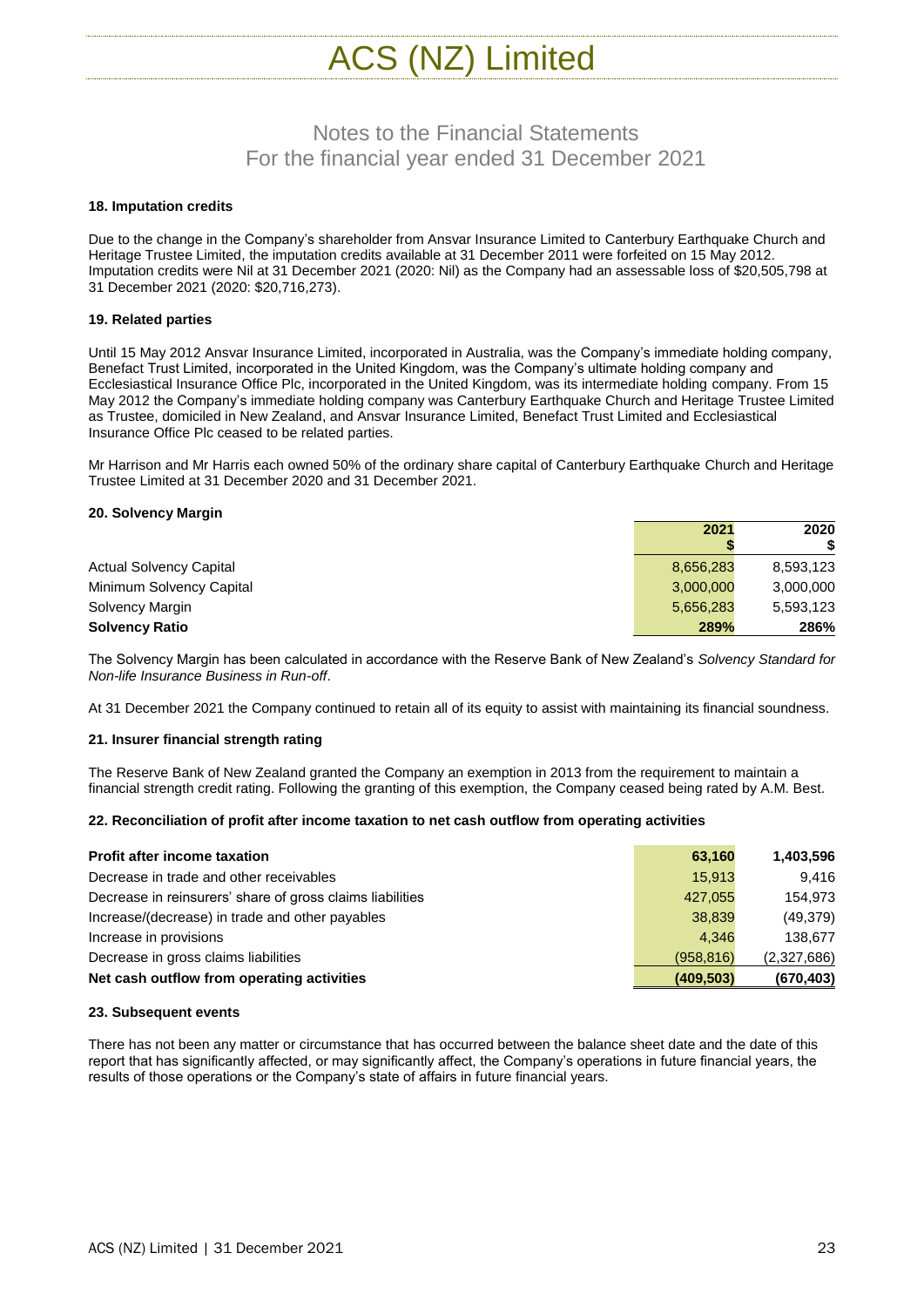### Notes to the Financial Statements For the financial year ended 31 December 2021

#### **24. Additional Company information**

ACS (NZ) Limited is a company incorporated and operating in New Zealand. The Company's immediate holding company is Canterbury Earthquake Church and Heritage Trustee Limited as Trustee for the Canterbury Earthquake Church and Heritage Trust.

Registered Office: 35 Benares Street Khandallah Wellington 6035 New Zealand